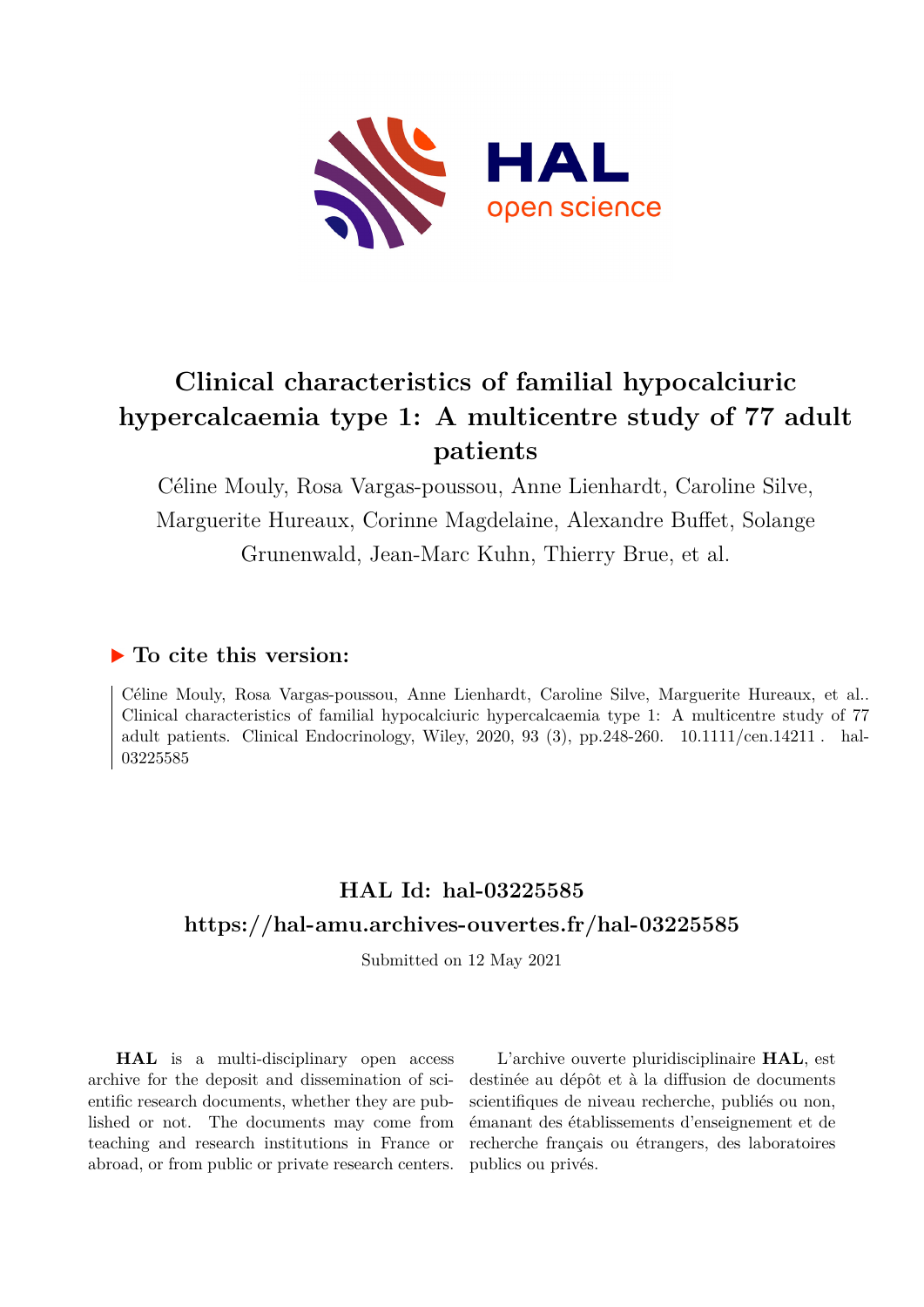## **Clinical characteristics of familial hypocalciuric hypercalcaemia type 1: A multicentre study of 77 adult patients**

**Céline Mouly1** | **Rosa Vargas-Poussou[2](https://orcid.org/0000-0002-4169-0680)** | **Anne Lienhardt3** | **Caroline Silve<sup>4</sup>** | **Marguerite Hureaux<sup>2</sup>** | **Corinne Magdelaine5** | **Alexandre Buffet1** | **Solange Grunenwald1** | **Jean-Marc Kuhn<sup>6</sup>** | **Thierry Brue7** | **Yves Reznik<sup>8</sup>** | **Antoine Tabarin[9](https://orcid.org/0000-0003-1231-3306)** | **Dominique Martin-Coignard10** | **Jean-Philippe Haymann11** | **Ivan Tack12** | **Antoine Bennet1** | **Philippe Caron1** | **Agnès Linglart13** | **Delphine Vezzosi[1](https://orcid.org/0000-0002-6600-4552)** | **for the Reference Centre for Rare Diseases of Calcium, Phosphate Metabolism**

1 Department of Endocrinology, Larrey Hospital, CardioMet Institute, University Hospital Centre of Toulouse, Toulouse, France

<sup>2</sup> Department of Genetics, European Hospital Georges Pompidou, Paris, France

3 Department of Medical Paediatrics, University Hospital Centre of Limoges, Limoges, France

4 Department of Molecular Biochemistry and Genetics, Cochin Hospital, Paris, France

5 Department of Molecular Genetic Biochemistry, University Hospital Centre of Limoges, Limoges, France

6 Department of Endocrinology, Diabetes and Metabolic Diseases, University Hospital Centre of Rouen, Rouen, France

7 Department of Endocrinology, Diabetes and Metabolic Disorders, University Hospital Centre of Marseille, Marseille, France

8 Department of Endocrinology-Diabetology, University Hospital Centre of Caen, Caen, France

9 Department of Endocrinology, Diabetology, Metabolic Diseases and Nutrition, University Hospital Centre of Bordeaux, Bordeaux, France

<sup>10</sup>Medical Genetics and Cytogenetics Laboratory, Hospital Centre of Le Mans, Le Mans, France

<sup>11</sup>Department of Multidisciplinary Function Tests, Tenon Hospital, Paris, France

<sup>12</sup>Department of Physiological Function Tests, University Hospital Centre of Toulouse, Toulouse, France

<sup>13</sup>Department of Paediatric Endocrinology,

## **Abstract**

**Objective:** Familial hypocalciuric hypercalcaemia type 1 (FHH1), related to heterozygous loss-of-function mutations of the calcium-sensing receptor gene, is the main differential diagnosis for primary hyperparathyroidism. The aim of our study was to describe clinical characteristics of adult patients living in France with a genetically confirmed FHH1.

**Design and patients:** This observational, retrospective, multicentre study included 77 adults, followed up in 32 clinical departments in France, with a genetic FHH1 diagnosis between 2001 and 2012.

**Results:** Hypercalcaemia was diagnosed at a median age of 53 years [IQR: 38-61]. The diagnosis was made after clinical manifestations, routine analysis or familial screening in 56, 34 and 10% of cases, respectively, (n = 58; data not available for 19 patients). Chondrocalcinosis was present in 11/51 patients (22%), bone fractures in 8/56 (14%) and renal colic in 6/55 (11%). The median serum calcium was 2.74 mmol/L [IQR: 2.63-2.86 mmol/L], the median plasma parathyroid hormone level was 4.9 pmol/L [3.1-7.1], and the median 24-hour urinary calcium excretion was 2.8 mmol/24 hours [IQR: 1.9-4.0]. Osteoporosis (dual X-ray absorptiometry) or kidney stones (renal ultrasonography) were found in 6/38 patients (16%) and 9/32 patients (28%), respectively. Fourteen patients (18%) underwent parathyroid surgery; parathyroid adenoma was found in three patients (21%) and parathyroid hyperplasia in nine patients (64%). No correlation between genotype and phenotype was established.

**Conclusion:** This large cohort study demonstrates that FHH1 clinical characteristics can be atypical in 33 patients (43%). Clinicians should be aware of this rare differential diagnosis in order to adopt an appropriate treatment strategy.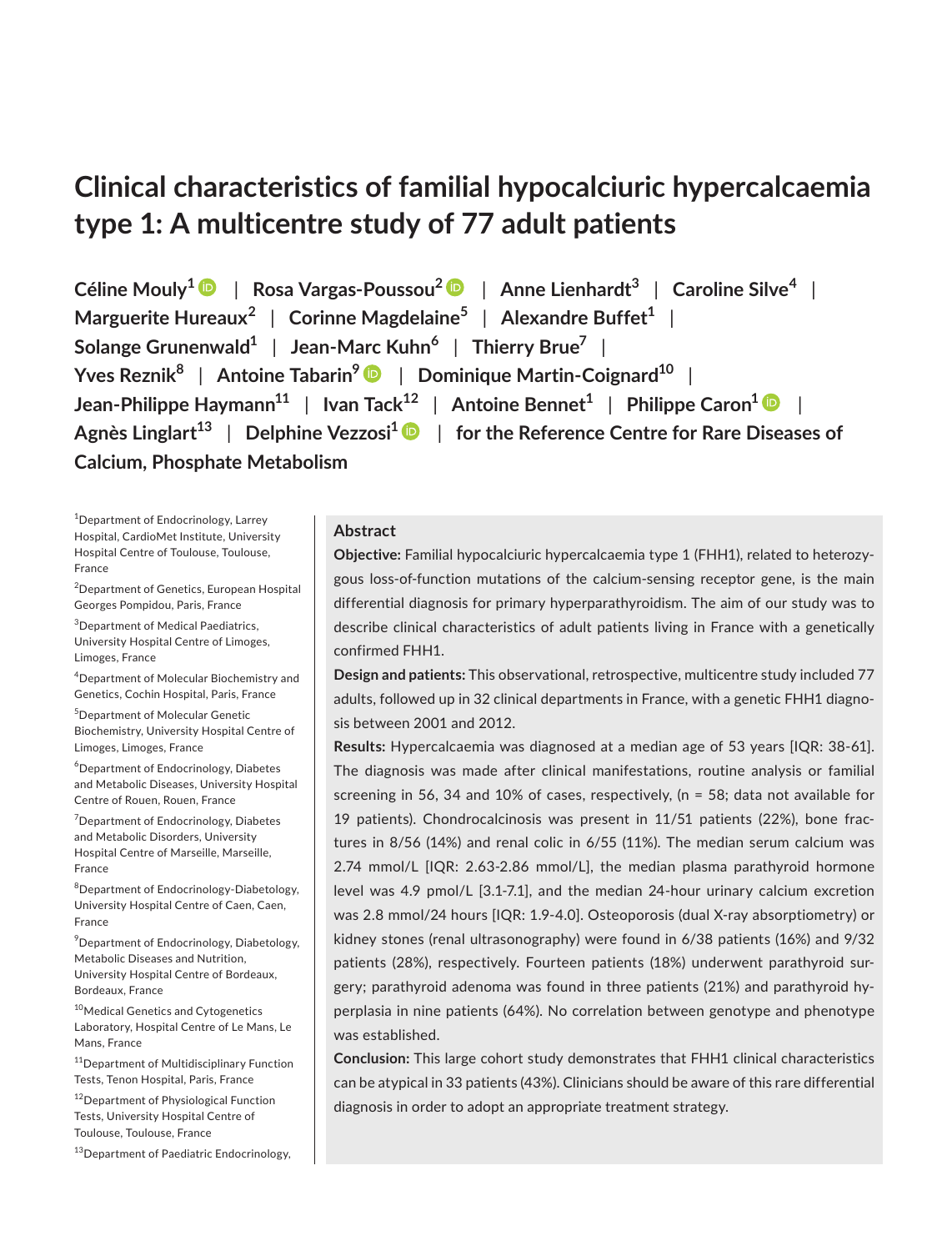Diabetology and Severe Obesity, Bicêtre Hospital, Paris, France

#### **Correspondance**

Delphine Vezzosi, Service d'Endocrinologie, maladies métaboliques et nutrition, Hôpital Larrey, 24, chemin de Pouvourville - TSA 30030, 31059 Toulouse cedex 9, France. Email: [vezzosi.d@chu-toulouse.fr](mailto:vezzosi.d@chu-toulouse.fr)

## **1** | **INTRODUCTION**

In a patient given a biochemical diagnosis of primary hyperparathyroidism (PHPT), familial hypocalciuric hypercalcaemia (FHH), albeit rare, should always be considered in the differential diagnosis. FHH, inherited as an autosomal dominant trait, was first described by Foley in  $1972<sup>1</sup>$  and is characterized by a slightly elevated serum calcium, with inappropriate plasma parathyroid hormone (PTH) mostly in the reference range, very low 24-hour urinary calcium excretion and the absence of clinical morbidities such as osteoporosis or kidney stones. In 65% of patients, FHH is due to heterozygous inactivating mutation in the gene encoding the calcium-sensing receptor (CaSR), leading to type 1 FHH (FHH1, OMIM#145980). $^2$  Although parathyroidectomy is considered as a first-line treatment in PHPT, surgery is ineffective in FHH. Therefore, the correct diagnosis is important in order to avoid ineffective or even deleterious surgical management strategies. The calcium/creatinine clearance ratio (CCCR) has been put forward to differentiate the two entities, but an overlap is observed, especially for values between 0.01 and 0.02. $^3$  Thus, a risk equation has recently been developed in an attempt to distinguish between these two entities.<sup>4</sup>

Atypical characteristics including chondrocalcinosis, kidney stones or very high levels of PTH or serum calcium<sup>5,6</sup> were described in some patients. These overlaps could complicate differential diagnosis between these two conditions in the clinical setting. Moreover, parathyroid adenomas have been reported in patients with *CASR* inactivating mutation (Table 1).

The aim of this study was to describe the clinical characteristics in a large cohort of French adult patients with genetically confirmed FHH1.

## **2** | **PATIENTS AND METHODS**

#### **2.1** | **Design**

Between 2001 and 2012, all patients over 18 years of age with *CASR* inactivating mutation diagnosed in 3 French centres performing *CASR* genotyping were considered for inclusion in this observational, retrospective, multicentre study.

This study was conducted in accordance with the Declaration of Helsinki and approved by the local Ethics Committees of Toulouse University Hospital (authorization number 24-0413, granted on 6 May 2014) and by the Commission Nationale

#### **KEYWORDS**

calcium-sensing receptor, familial hypocalciuric hypercalcaemia, parathyroid adenoma, primary hyperparathyroidism

> de l'Informatique et des Libertés (French Data Protection Authority) (CNIL DR-2014-343). In accordance with French legislation, all patients gave their informed consent to undergo genetic testing.

## **2.2** | **Patients**

One hundred and sixty-four records of patients aged 18 years or more at the time of the genetic diagnosis of *CASR* inactivating mutation were included in this study. The patients' files were retrospectively reviewed by one investigator (CM). Eighty-four patients were excluded: 45 patients because of absence of response from their medical centres and 39 patients due to insufficient data in patients' files. Data were collected for 80 patients (48% of the initial population), followed up in 32 French Endocrinology, Nephrology or Rheumatology departments. Finally, three patients were excluded due to uncertain significance of the genetic variant that was found.

## **2.3** | **Methods**

The following data were recorded: circumstances under which hypercalcaemia was diagnosed, clinical symptoms, evaluation of renal and/or bone characteristics, laboratory results, parathyroid imaging and neck surgery results.

*Biochemistry:* The following data were collected: total and ionized calcium, albumin, protein, creatinine, phosphate, PTH, calcidiol, calcitriol, magnesium plasma levels and 24-hour urinary calcium, creatinine and phosphate excretion measured by standard laboratory methods used in each centre. We adjusted total serum calcium for individual variations in serum albumin or in proteins. The albumin-adjusted calcium concentration was calculated as adjusted calcaemia (mmol/L) = total calcaemia (mmol/L) – 0.025  $\times$  (plasma albumin (g/L) - 40). The adjusted calcium protein level was calculated as follows: adjusted calcaemia (mmol/L) = total calcaemia (mmol/L)/(0.55  $\times$  (plasma protid (g/L)/160). Creatinine clearance was calculated using the MDRD (Modification of Diet in Renal Disease) formula. The calcium to creatinine clearance ratio was calculated by multiplying the urine calcium/creatinine ratio by the serum creatinine/calcium ratio. For each item of data, we selected the results, which were the closest to the time of diagnosis of the hypercalcaemia.

*Dual-energy X-ray absorptiometry (DXA):* bone mass density T score and Z score (measured with equipment from each centre) were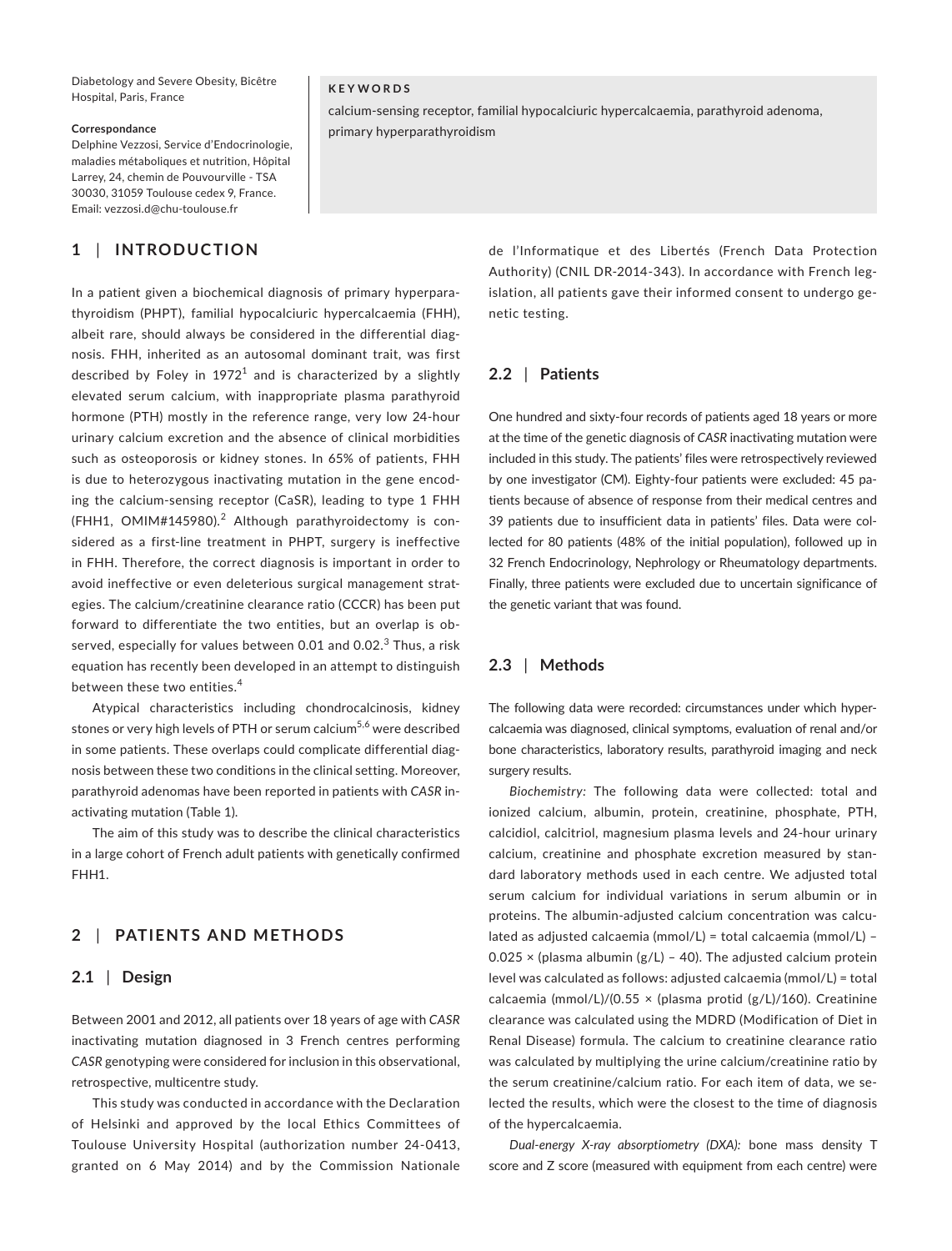**TABLE 1** Patients with FHH1 presenting a histologically confirmed parathyroid adenoma, reported in literature and in our study

|                                                          | 1                                                                                     | $\overline{2}$                          | $\mathbf{3}$                                                                          | $\overline{4}$                          | $5\overline{)}$                         | 6                                  | $\overline{7}$                                                                                                                                     |
|----------------------------------------------------------|---------------------------------------------------------------------------------------|-----------------------------------------|---------------------------------------------------------------------------------------|-----------------------------------------|-----------------------------------------|------------------------------------|----------------------------------------------------------------------------------------------------------------------------------------------------|
| Sex                                                      | F                                                                                     | M                                       | F                                                                                     | F.                                      | F                                       | M                                  | F                                                                                                                                                  |
| Age at hypercalcaemia 63                                 |                                                                                       | 61                                      | 76                                                                                    | 75                                      | 20                                      | 76                                 | 45                                                                                                                                                 |
| Genotype                                                 | <b>R220P</b>                                                                          | <b>R25X</b>                             | E250K                                                                                 | E250K                                   | Q926R                                   | p.(Ser1065<br>Valfs*11)            | C562Y                                                                                                                                              |
| Reference                                                | Egan et al,<br>201322                                                                 | Frank-Raue<br>et al, 2011 <sup>21</sup> | Frank-Raue et al.<br>$2011^{21}$                                                      | Frank-Raue<br>et al, 2011 <sup>21</sup> | Frank-Raue<br>et al, 2011 <sup>21</sup> | Yabuta et al,<br>200923            | Burski et al 2002 <sup>24</sup>                                                                                                                    |
| Symptomatology or<br>Comorbidities at<br>diagnosis       | · Nephro-<br>lithiasis (at<br>33 years)<br>• Osteopaenia<br>• Chronic<br>constipation | · Nephro-<br>lithiasis<br>$\bullet$ HBP | · Nephro-<br>lithiasis<br>$\bullet$ HBP<br>• Osteoporosis<br>(vertebral<br>fractures) | $= 0$                                   | HBP                                     | · Nephro-<br>lithiasis             | • Constipation<br>• Fatigue<br>• PUPDS<br>· Psychiatric<br>disorder<br>(personality<br>trouble,<br>depression)<br>• Gastric ulcer<br>$\bullet$ HBP |
| Results before parathyroid surgery                       |                                                                                       |                                         |                                                                                       |                                         |                                         |                                    |                                                                                                                                                    |
| Ca (mmol/L)                                              | 3.25                                                                                  | 2.90                                    | 2.90                                                                                  | 3.0                                     | 3.3                                     | 2.80                               | 4.48                                                                                                                                               |
| PTH (pmol/L)                                             | 15                                                                                    | 9                                       | 17                                                                                    | 43                                      | 21                                      | 14                                 | 63                                                                                                                                                 |
| Ca U (mmol/24h)                                          | 4.8                                                                                   | <b>NA</b>                               | <b>NA</b>                                                                             | <b>NA</b>                               | <b>NA</b>                               | <b>NA</b>                          | <b>NA</b>                                                                                                                                          |
| <b>CCCR</b>                                              | <b>NA</b>                                                                             | 0.031                                   | 0.031                                                                                 | 0.025                                   | 0.027                                   | 0.005                              | 0.008                                                                                                                                              |
| Cervical<br>morphologic<br>examinations                  | $MIBI +$                                                                              | US and/or<br>$MIBI +$                   | <b>US</b><br>and/or MIBI +                                                            | US and/or<br>$MIBI +$                   | US and/or<br>$MIBI +$                   | US, MIBI,<br>cervical<br>scanner + | $US -$<br>$MIBI +$                                                                                                                                 |
| Age at parathyroid<br>surgery                            | 71                                                                                    | <b>NA</b>                               | <b>NA</b>                                                                             | <b>NA</b>                               | 23                                      | 76                                 | <b>NA</b>                                                                                                                                          |
| Results after parathyroid surgery                        |                                                                                       |                                         |                                                                                       |                                         |                                         |                                    |                                                                                                                                                    |
| Follow-up of<br>symptoms after<br>parathyroid<br>surgery | Fatigue and<br>psychiatric<br>troubles<br>improved                                    | <b>NA</b>                               | <b>NA</b>                                                                             | <b>NA</b>                               | <b>NA</b>                               | <b>NA</b>                          | <b>NA</b>                                                                                                                                          |
| Ca (mmol/L)                                              | 2.79                                                                                  | 2.90                                    | 2.30                                                                                  | 2.20                                    | 2.30                                    | 2.68                               | 2.72                                                                                                                                               |
| PTH after surgery<br>(pg/mL)                             | 68                                                                                    | 40                                      | 40                                                                                    | 63                                      | 41                                      | 54                                 | 73                                                                                                                                                 |
| Ca U (mmol/24h)                                          | 2.2                                                                                   | 1.8                                     | 0.3                                                                                   | <b>NA</b>                               | <b>NA</b>                               | <b>NA</b>                          | <b>NA</b>                                                                                                                                          |
| <b>CCCR</b>                                              | 0.008                                                                                 | 0.004                                   | 0.009                                                                                 | <b>NA</b>                               | 0.015                                   | 0.004                              | 0.002                                                                                                                                              |

*Note:* Normal reference ranges in present study: Total serum calcium: 2.2-2.6 mmol/L; PTH: 1.1-6.8 pmol/L; 24-h urinary calcium excretion: 2.5-7 mmol/24 h

Abbreviations: Ca U: 24-hour urinary calcium excretion; Ca: total serum calcium; CCCR: calcium creatinine clearance ratio (urinary calcium/plasma calcium x plasma creatinine/urinary creatinine); F: female; HBP: high blood pressure; M: male; PUPDS: polyuro-polydipsic syndrome; US: ultrasonography.

measured at three sites: lumbar (L2-L4 or L1-L4), femoral and radial; if these data were not available, osteoporosis or bone demineralzsation reported in the medical record was taken into account. Osteoporosis was defined by a T score below −2.5 SD, and osteopaenia by a T score between −1 and −2.5 SD, in men and women over 50 years of age. In men and women under 50 years of age, bone demineralization was defined by a *Z* score below −2 SD.

*Genetics:* Genomic DNA was isolated from white blood cells using standard procedures. Coding exons 2-7 and the immediate

flanking intron sequence were amplified and sequenced bidirectionally as previously described. $4,7,8$  Sequences were aligned to the GenBank CASR reference sequence NM\_000388.3. Variants not described in the HGMD database [http://www.hgmd.cf.ac.uk/ac/](http://www.hgmd.cf.ac.uk/ac/gene.php?gene=CASR) [gene.php?gene=CASR](http://www.hgmd.cf.ac.uk/ac/gene.php?gene=CASR) were classified using the American College of Medical Genetics (ACMG) Guidelines.<sup>9</sup> The ACMG recommendations to classify sequence variants is the method used worldwide to interpret variants in genes responsible for Mendelian disorders in the clinical setting. ACMG recommends the classification of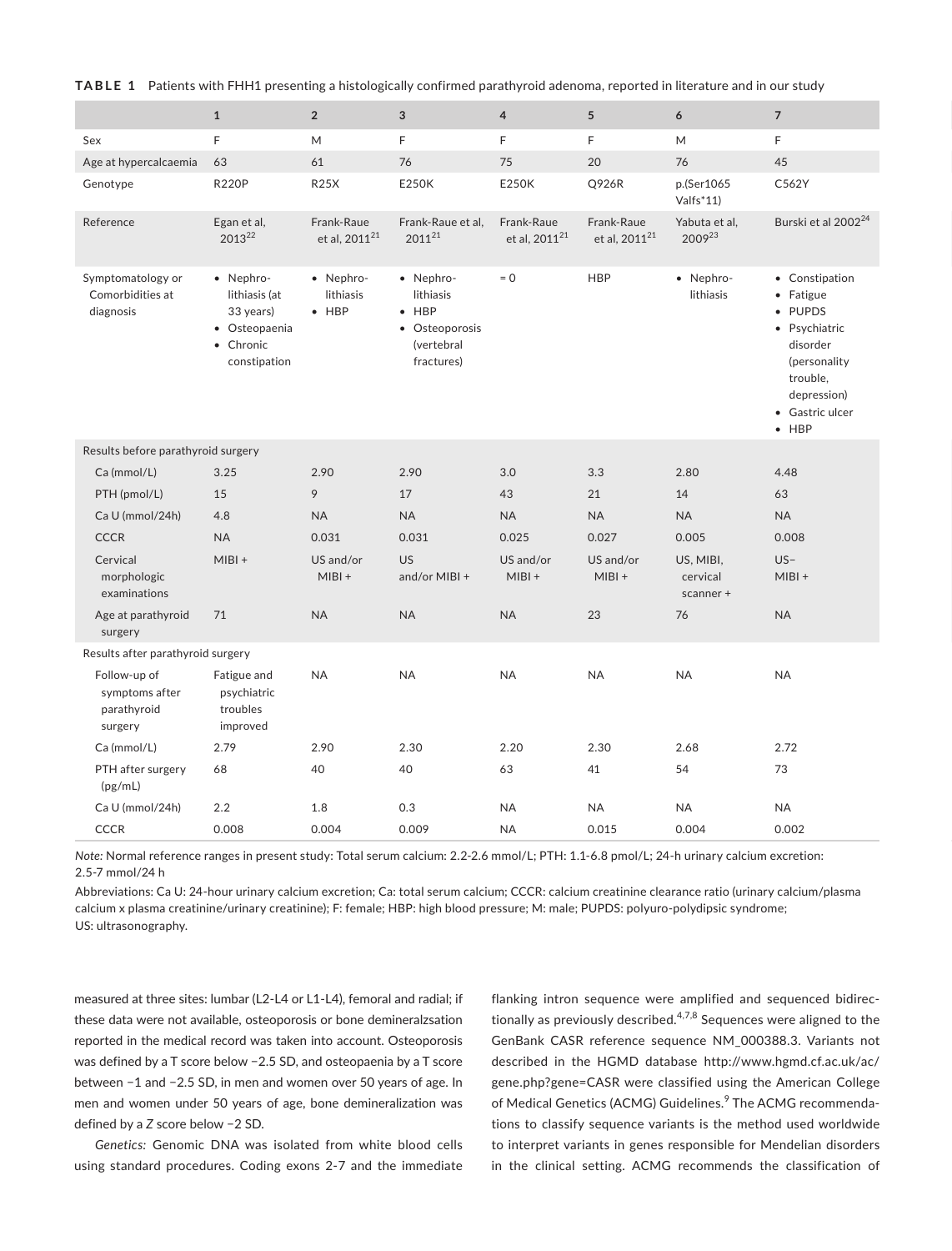| 12<br>13                                                                                                                                                                |                               | 11                 | 10                                                 | 9                                  | 8                                           |
|-------------------------------------------------------------------------------------------------------------------------------------------------------------------------|-------------------------------|--------------------|----------------------------------------------------|------------------------------------|---------------------------------------------|
| M<br>F                                                                                                                                                                  |                               | F                  | M                                                  | F                                  | M                                           |
| 56<br>35                                                                                                                                                                |                               | 56                 | 57                                                 | $\sf NA$                           | 16                                          |
| <b>I283T</b><br>132V                                                                                                                                                    |                               | <b>P748R</b>       | C395R                                              | E297K                              | E297K                                       |
| Eldeiry et al,<br>Guarnieri et al,<br>2012 <sup>27</sup><br>$2010^{18}$                                                                                                 | Eldeiry et al,<br>$2012^{27}$ |                    | Forde et al,<br>201426                             | <b>Brachet</b><br>et al,<br>200925 | Brachet et al,<br>200925                    |
| $\bullet$ HBP<br>• Fatigue<br>· Nephro-<br>• Decreased<br>lithiasis (at<br>tolerance<br>exercise<br>36 years)<br>• Osteopaenia<br>• Osteoporosis<br>without<br>fracture |                               | <b>NA</b>          | • Fatigue<br>$\bullet$ Joint<br>pain<br>· Insomnia |                                    | • Fatigue<br>• Abdominal<br>pain<br>• PUPDS |
| 2.97<br>2.98                                                                                                                                                            |                               | 2.87               | 2.61                                               | 3.25                               | 3.50                                        |
| 9<br>15                                                                                                                                                                 |                               | $7\overline{ }$    | 9                                                  | <b>NA</b>                          | 27                                          |
| 5.2                                                                                                                                                                     |                               | 2.3                | <b>NA</b>                                          | <b>NA</b>                          | <b>NA</b>                                   |
| 0.0096<br>0.025                                                                                                                                                         |                               | 0.0047             | <b>NA</b>                                          | <b>NA</b>                          | 0.009                                       |
| $US +$<br>$US +$<br>$MIBI +$<br>(possible)                                                                                                                              |                               | $US +$<br>$MIBI +$ | $US +$<br>$MIBI +$                                 | <b>NA</b>                          | $US -$<br>$MIBI +$                          |
| 56<br>45                                                                                                                                                                |                               | 56                 | 57                                                 | 55                                 | 16                                          |
| <b>NA</b><br>PUPDS and<br>psychiatric<br>troubles<br>improved                                                                                                           |                               | <b>NA</b>          | Unchanged                                          | <b>NA</b>                          | <b>NA</b>                                   |
| 2.67<br>2.45                                                                                                                                                            |                               | 2.65               | 2.87                                               | 2.68                               | 2.70                                        |
| 47<br><b>NA</b>                                                                                                                                                         |                               | 42                 | 59                                                 | 74                                 | 69                                          |
|                                                                                                                                                                         |                               |                    |                                                    |                                    |                                             |
| 1.8<br>2.5                                                                                                                                                              |                               | 2.5                | 2.3                                                | <b>NA</b>                          | <b>NA</b>                                   |

variants into five categories (class 1: benign; class 2: likely benign; class 3: uncertain significance; class 4: likely pathogenic and class 5: pathogenic) based on a combination of several criteria including population data, computational data, functional data and segregation data. Class 4 and 5 variants were required to confirm FHH diagnosis, using the website: [http://www.medschool.umaryland.](http://www.medschool.umaryland.edu/Genetic_Variant_Interpretation_Tool1.html/) [edu/Genetic\\_Variant\\_Interpretation\\_Tool1.html/.](http://www.medschool.umaryland.edu/Genetic_Variant_Interpretation_Tool1.html/) All the variants described in this cohort were carefully revised with the criteria of ACMG classification.

*Statistics:* Results were reported as medians and interquartile ranges (IQR). Qualitative values were compared using Fisher's exact test; quantitative values were compared between 2 groups using the Mann-Whitney test for unmatched data and Wilcoxon's test for matched data; quantitative values were compared between 3 groups using the Kruskal-Wallis test. Dependence between quantitative variables was analysed with Spearman's rho correlation coefficient (r). Statistical analyses were carried out using GraphPad version 5 software for Windows (La Jolla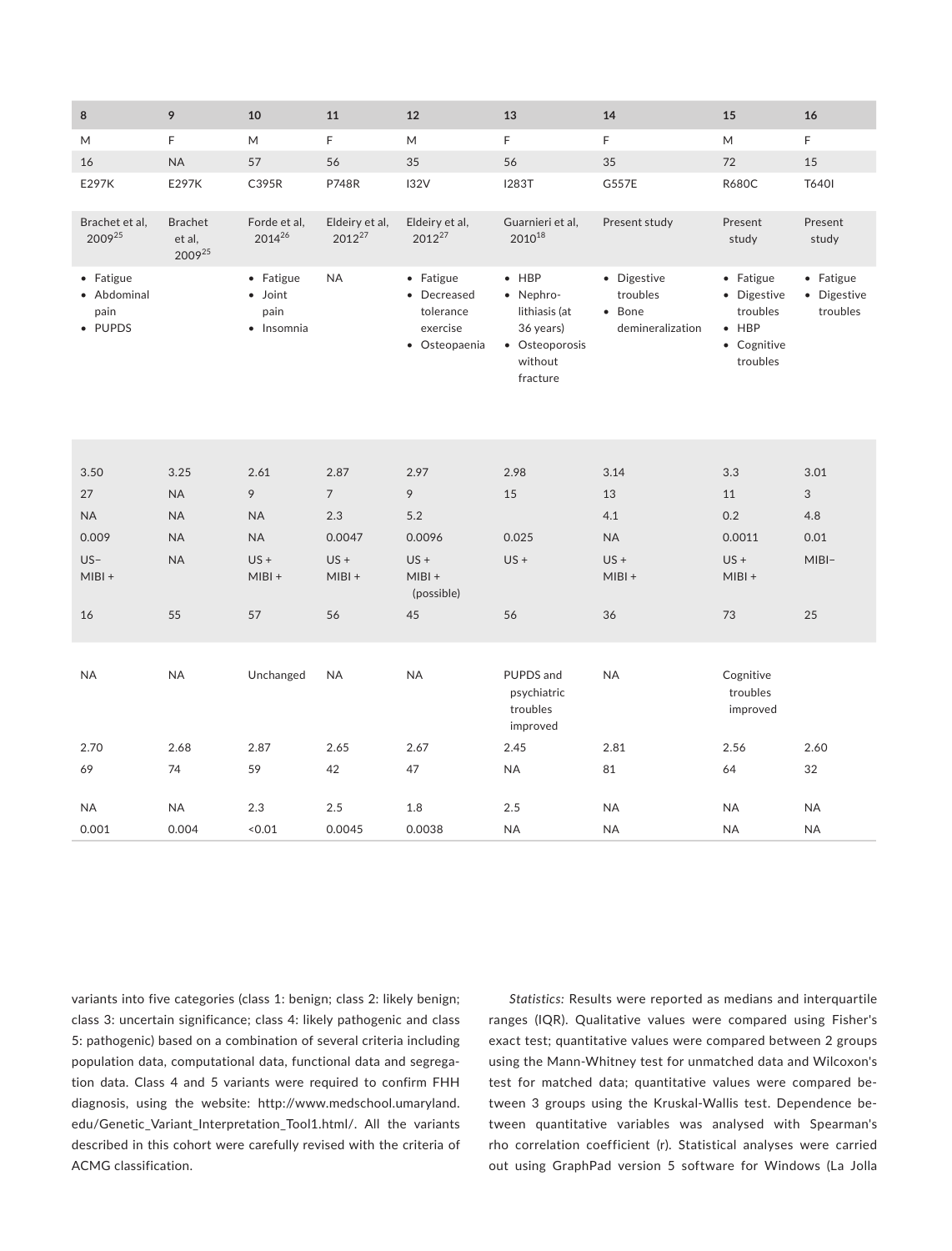California USA). The *P*-value was two-sided and the cut-off value of significance was .05.

## **3** | **RESULTS**

## **3.1** | **Clinical characteristics**

Seventy-seven patients were enrolled including 49 females (64%). The median age at diagnosis of hypercalcaemia was 53 years (IQR: 38-61; range: 15-76 years). The main diagnostic circumstances are summarized in Figure 1. Hypercalcaemia was detected during a routine check-up or fatigue investigation in 20/58 patients (34%; data not available for 19 patients) (Figure 1). A familial history of hypercalcaemia, PHPT or neck surgery was documented in 32/56 patients (57%) on diagnosis, with one family member presenting FHH in 6/56 cases (11%) (Figure 2).

#### **3.2** | **Kidney, bone and other comorbidities**

Six patients had a history of renal colic. Their 24-hour urinary calcium excretion (median 3 mmol/24 h; IQR: 2.36-3.37) did not differ significantly from those recorded in patients without history of renal colic (median 2.80 mmol/24 h; IQR: 1.79-4.30; *P* = 1.00). Kidney stones were found in 9 out of 32 patients (28%) who had a renal ultrasonography; they were bilateral in 5 out of nine patients; no nephrocalcinosis was detected; three of these patients had been symptomatic with an episode of renal colic.

Osteoporosis was diagnosed in six female patients; 3 of them were between 62 and 72 years of age at the time of diagnosis (no data available for the other three patients). In 38 patients who underwent DXA (median age: 58 years; 12 males and 26 females; 10 patients below 50 years of age), the median *Z* score was 0.20 SD (IQR: −0.85 - 1.06) in the lumbar spine (n = 20), −0.15 SD (IQR: −0.43 - 0.53) in the femoral neck (n = 20) and −0.85 SD (IQR: −1.48 - −0.11) at the one-third distal radius site (n = 8). Bone characteristics at DXA showed an osteoporosis in 6/35 patients (17%), an osteopaenia (T score between −1 and – 2.5 SD at age >50 years) in 11/35 (31%) and a low bone mineral density at age <50 years (*Z* score < −2SD) in 2/35 (6%). Eight out of 56 patients sustained a fracture (14%); 2 of these patients were suspected to have been osteoporotic (vertebral and femoral neck) before the age of 55. There were no significant clinical or laboratory differences between osteoporotic patients and nonosteoporotic patients, except for the age at which hypercalcaemia was diagnosed (63 years; IQR: 56-65 for osteoporotic patients, vs. 45 years; IQR: 39-56 for nonosteoporotic patients; *P* = .039).

Other comorbidities were chondrocalcinosis (n = 11/51; 22%), psychiatric disease (n = 18/55; 33%) and hypertension (n = 29/57; 51%). The prevalence of these comorbidities in our study is higher than the prevalence observed in the general population.

### **3.3** | **Laboratory characteristics**

A median maximum serum calcium of 2.88 mmol/L (IQR: 2.78- 3.00) and a median minimum serum calcium of 2.59 mmol/L (IQR: 2.52-2.71) were recorded (normal range: 2.20-2.60). There was a significant correlation between the minimum and maximum serum calcium for the same patient (rho: 0.52; p: 0.0001). The serum total calcium level was above 2.9 mmol/L in 11/77 patients (14%) **(**Table 2).

Plasma PTH was above 10.6 pmol/L (100 pg/mL) in 6/66 patients (9%) (normal range: 1.1-6.8).

Twenty-four-hour urinary calcium excretion was elevated (>0.1 mmol/kg/24 h) in 4/42 patients (10%) (Table 2). The CCCR was below 0.01 in 15/30 patients (50%) and above 0.02 in 3/30 patients (10%).

There was no correlation between laboratory characteristics and gender or age, except for a weak correlation between age and PTH (rho = 0.33; *P* = .015). Serum calcium did not differ statistically between patients with or without comorbidities.

## **3.4** | **Morphological characteristics and therapeutic management**

Neck ultrasonography and MIBI scintigraphy were performed in 42 and 39 patients, respectively. Neck ultrasonography led to the localization of one (or more) enlarged parathyroid gland(s) in 24% of patients (n = 10/42), and MIBI scintigraphy led to the detection of one (or more) pathological hyperfixation in 26% of patients (n = 10/39).

Thirteen out of 77 patients (17%) received a medical treatment with cinacalcet. With a median dose of 45 mg/day [IQR: 30-60], it led to a median serum calcium reduction of 0.44 mmol/L [IQR: 0.31- 0.55] after 2 to 6 months treatment and to a normalization of serum calcium in 7 out of nine patients with available data.

Surgery was performed in 14/77 patients (18%): 1 to 3.5 parathyroid glands per patient were removed. Twenty-nine glands were analysed histologically: 10 were normal (34%), 16 were hyperplastic (55%), and 3 were adenomatous (10%). Surgery was performed prior to genetic diagnosis in every patient except one; genetic diagnosis was obtained within a median period of 12 months [IQR: 3-40] after surgery. Surgery had been performed because of increased serum calcium above 2.80 mmol/L in 11 out of 14 patients with available data (and >3 mmol/L in 4 of them). Moreover, two patients presented with bone comorbidities (osteoporosis and/or osteoporotic fractures), one patient presented with cognitive disorders, two patients presented with renal comorbidities (kidney stones and/or history of renal colic), two patients presented with chondrocalcinosis and one patient had undergone one episode of acute pancreatitis at the age of 24 years (Table 3). Morphological examinations did not predict the presence of a histologically abnormal parathyroid gland. One of the morphological examinations performed found one abnormal parathyroid gland in the two patients with four histologically normal parathyroid glands. On the contrary, the morphological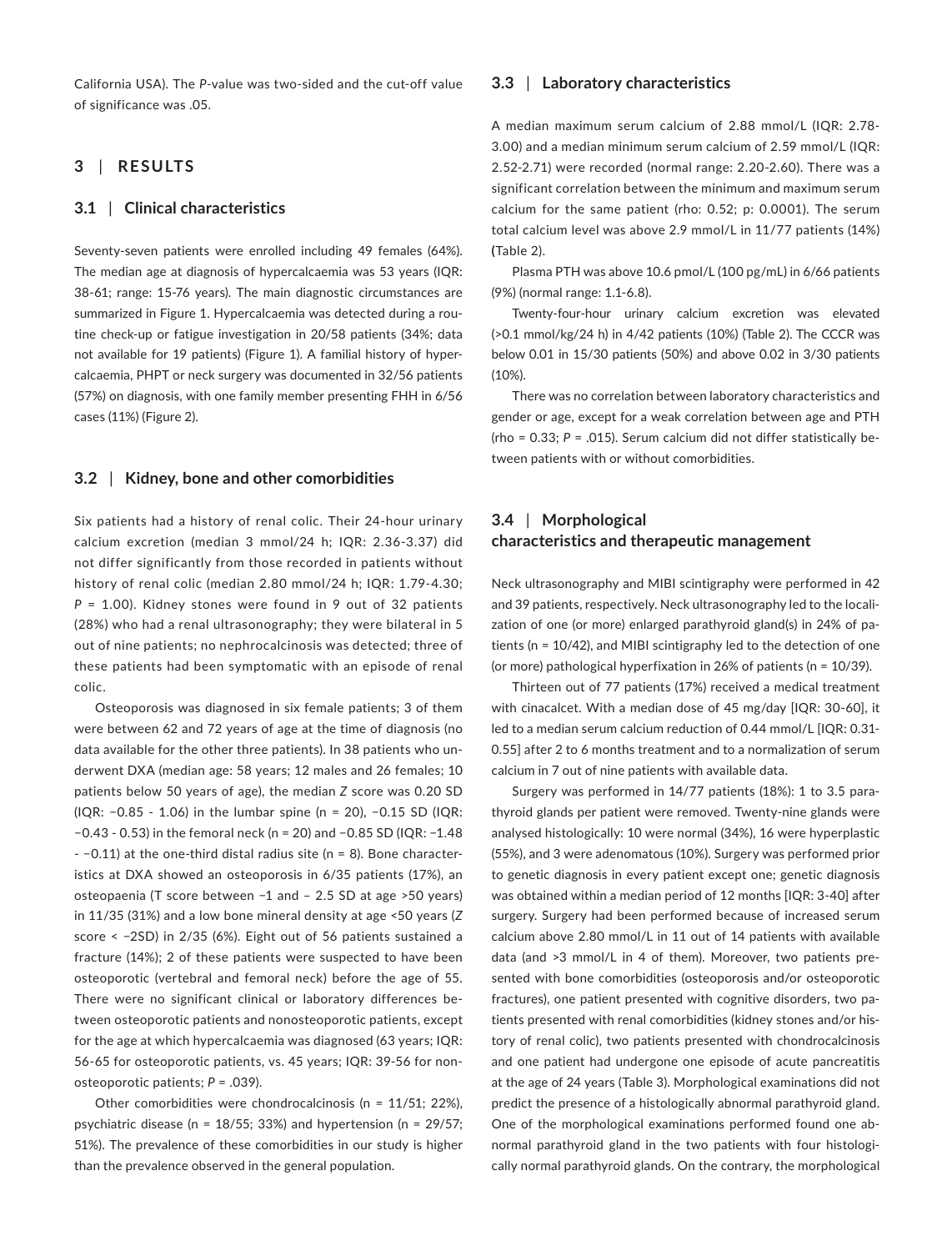

hyperparathyroidism



examinations did not detect any abnormal parathyroid gland in 5/11 (45%) patients with at least one histologically abnormal parathyroid gland. Serum calcium returned to the normal range in two patients after surgery; a parathyroid adenoma was histologically confirmed in these two patients, and the serum calcium was still normal at the last visit, 2 and 10 years after surgery, respectively (Table 1). In five patients, one hyperplastic gland was found (after removal of 1, 2 or 3.5 parathyroid glands). In three patients, 2 or more hyperplastic glands were found (after removal of 2, 3 or 3.5 parathyroid glands). Calcium levels did not return to the normal range in any of these patients.

## **3.5** | **Typical and atypical characteristics of FHH**

In this study, 51/77 patients (66%) presented with one or more typical criteria of FHH such as a familial history of hypercalcaemia or parathyroid surgery, and/or a 24-hour urinary calcium excretion below 3.5 mmol/24 h. However, 33/77 patients (43%) presented with an atypical FHH characteristic such as hypercalciuria >7 mmol/24 h or >0.1 mmol/kg/24 h, CCCR >0.02, serum calcium >3 mmol/L, a high PTH level > 10.6 pmol/L (100 pg/mL), presence of kidney stones or osteoporotic bone fracture(s), evidence of parathyroid adenoma on neck ultrasonography or MIBI scintigraphy, or a surgically excised parathyroid adenoma.

## **3.6** | **Genetic characteristics**

The median age at the time of the genetic diagnosis was 57 years (IQR: 42-65). Sixty different mutations were identified in this series; 50/60 (83%) were missense mutations (Table 4). They were mostly localized in the extracellular domain (35/60; 58%). Ten (17%) of these mutations were identified in 2 or more patients (regardless of family connections), without any phenotype-genotype correlation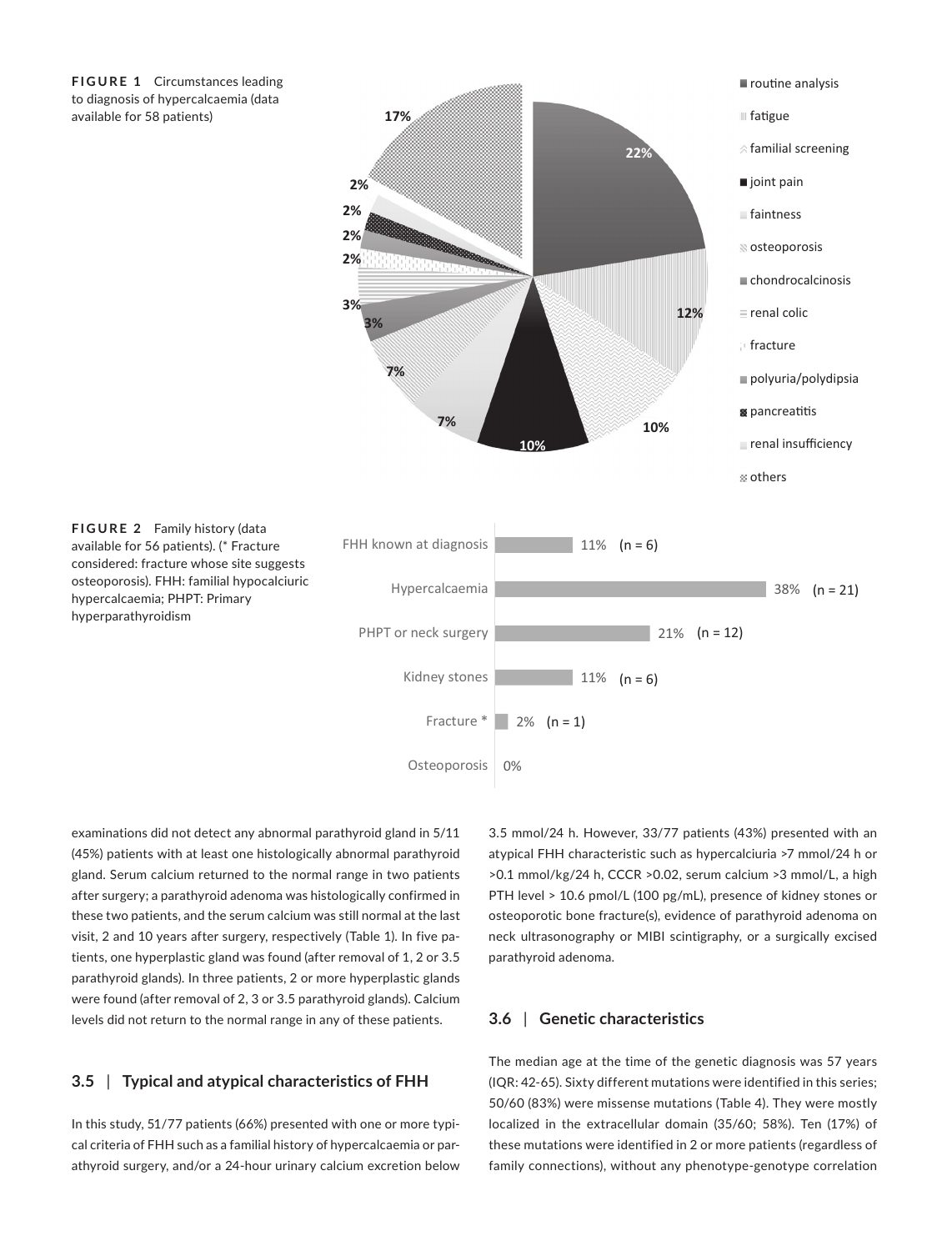#### **TABLE 2** Laboratory characteristics

|                                                       | Median (IQR)               | <b>Available Data</b><br>number | Considered<br>reference range | N(%)<br><lower limit<="" normal="" th=""><th>N(%)<br/>&gt;upper normal limit</th></lower> | N(%)<br>>upper normal limit |
|-------------------------------------------------------|----------------------------|---------------------------------|-------------------------------|-------------------------------------------------------------------------------------------|-----------------------------|
| Plasma                                                |                            |                                 |                               |                                                                                           |                             |
| Total serum calcium<br>(mmol/L)                       | 2.74 [2.63-2.86]           | 77                              | $2.2 - 2.6$                   | $0(0\%)$                                                                                  | 58 (76%)                    |
| Albumin-adjusted<br>calcium (mmol/L)                  | 2.72 [2.64-2.86]           | 36                              | $2.2 - 2.6$                   | $0(0\%)$                                                                                  | 30 (83%)                    |
| lonized calcium (mmol/L)                              | 1.45 [1.35-1.52]           | 26                              | 1.18-1.34                     | $0(0\%)$                                                                                  | 20 (77%)                    |
| Phosphate (mmol/L)                                    | 0.88 [0.78-1.05]           | 56                              | $0.8 - 1.5$                   | 19 (34%)                                                                                  | 1(2%)                       |
| Creatinine clearance<br>(mL/min/1.73 m <sup>2</sup> ) | 93 [70-103]                | 39                              | 60-120                        | 6(15%)                                                                                    | 4 (10%)                     |
| Magnesium (mmol/L)                                    | 0.91 [0.84-0.97]           | 23                              | $0.70 - 1.05$                 | 1(4%)                                                                                     | 1(4%)                       |
| Calcidiol (nmol/L)                                    | 40 [30-63]                 | 45                              | 50-250                        | 37 (82%)                                                                                  | $0(0\%)$                    |
| Calcitriol (pmol/L)                                   | 108 [80-158]               | 25                              | 45-150                        | 1(4%)                                                                                     | 8 (32%)                     |
| PTH (pmol/L)                                          | $4.9$ [3.1-7.1]            | 66                              | $1.1 - 6.8$                   | $0(0\%)$                                                                                  | 18 (27%)                    |
| Urine                                                 |                            |                                 |                               |                                                                                           |                             |
| Creatinine (mmol/24 h)                                | $7.1$ [5.5-11.1]           | 31                              |                               |                                                                                           |                             |
| Calcium (mmol/24 h)                                   | $2.8$ [1.9-4.0]            | 55                              | $2.5 - 7$                     | 25 (45%)                                                                                  | 2(4%)                       |
| Calcium (mmol/kg/24 h)                                | 0.046<br>$[0.026 - 0.055]$ | 42                              | ${}_{0.1}$                    |                                                                                           | 4(10%)                      |
| Calcium/creatinine<br>(mmol/mmol)                     | $0.34$ [0.17-0.45]         | 30                              | < 0.6                         |                                                                                           | 3(10%)                      |
| <b>CCCR</b>                                           | 0.009<br>$[0.006 - 0.011]$ | 30                              | $0.01 - 0.02$                 | 15 (50%)                                                                                  | 3(10%)                      |
| Phosphate (mmol/24 h)                                 | 21.6 [17.2-31.3]           | 31                              | $16 - 32$                     | 6(19%)                                                                                    | 8(26%)                      |

*Note:* For each variable, the first result during the first 6 mo of follow-up was collected.

Abbreviations: CCCR: calcium creatinine clearance ratio (urinary calcium/plasma calcium x plasma creatinine/urinary creatinine); PTH: parathyroid hormone.

being identified. Actually, 16/60 (16%) *CASR* variants had not been yet described and identified in terms of function and 12 of them are missense. All of them were class 4 or class 5 variants.

## **4** | **DISCUSSION**

A large cohort of patients with genetically proven FHH1 is described in this paper. In this study, 51/77 patients (66%) presented with one or more typical FHH criteria. However, 33/77 patients (43%) had atypical FHH characteristics.

First, in our study, hypercalcaemia is not generally diagnosed at a young age. Indeed, the median age for diagnosis is 53 years; only 10% of patients were diagnosed through familial screening, and the age at which hypercalcaemia is diagnosed varies according to diagnostic circumstances. Marx *et al* found that hypercalcaemia was diagnosed at  $48 \pm 6.1$  years of age among index cases,<sup>10</sup> which is similar to the age observed in our cohort, compared to  $37 \pm 7$  years in Simonds' cohort.<sup>5</sup>

Secondly, we show that kidney and bone comorbidities are not rare in FHH. In a Danish series of 100 patients with familial hypocalciuric hypercalcaemia (data available for 66 patients), osteoporosis was diagnosed in 6 to 9% of cases $^3$ ; this prevalence is lower than that recorded in our study, but DXA was performed at a younger age in these patients. In our cohort, the Z score at lumbar and femoral sites indicated a bone mineral density similar to that of the general population at the same age. Another French FHH1 series highlighted a history of kidney stones in  $4/52$  patients.<sup>7</sup> In our study, more patients presented with kidney stones on renal ultrasonography (28%). Clinical or radiological chondrocalcinosis was found to be highly prevalent in our study, which suggests a higher risk of joint impairment. To our knowledge, this has not yet been reported. These data showed that the diagnosis of FHH cannot be ruled out by comorbidities classically associated with PHPT.

Concerning biological results, some points need to be underlined. 24-hour urinary calcium excretion in FHH patients could be within the same range as that measured in PHPT patients. In our study, despite a low 24-hour urinary calcium excretion of 2.8 mmol/24 h, CCCR ranged from 0.01 to 0.02 in 40% of patients and was even >0.02 in 10% of cases. CCCR >0.01 was reported in 5 to 35% of patients, based on published data.<sup>3,11,12</sup>

We did not find any correlations between age and serum calcium, which suggests that these levels remain stable on a lifelong basis around an individual set-point. This hypothesis is further evidenced by the correlation found between minimum and maximum serum calcium during follow-up. A plasma magnesium level above the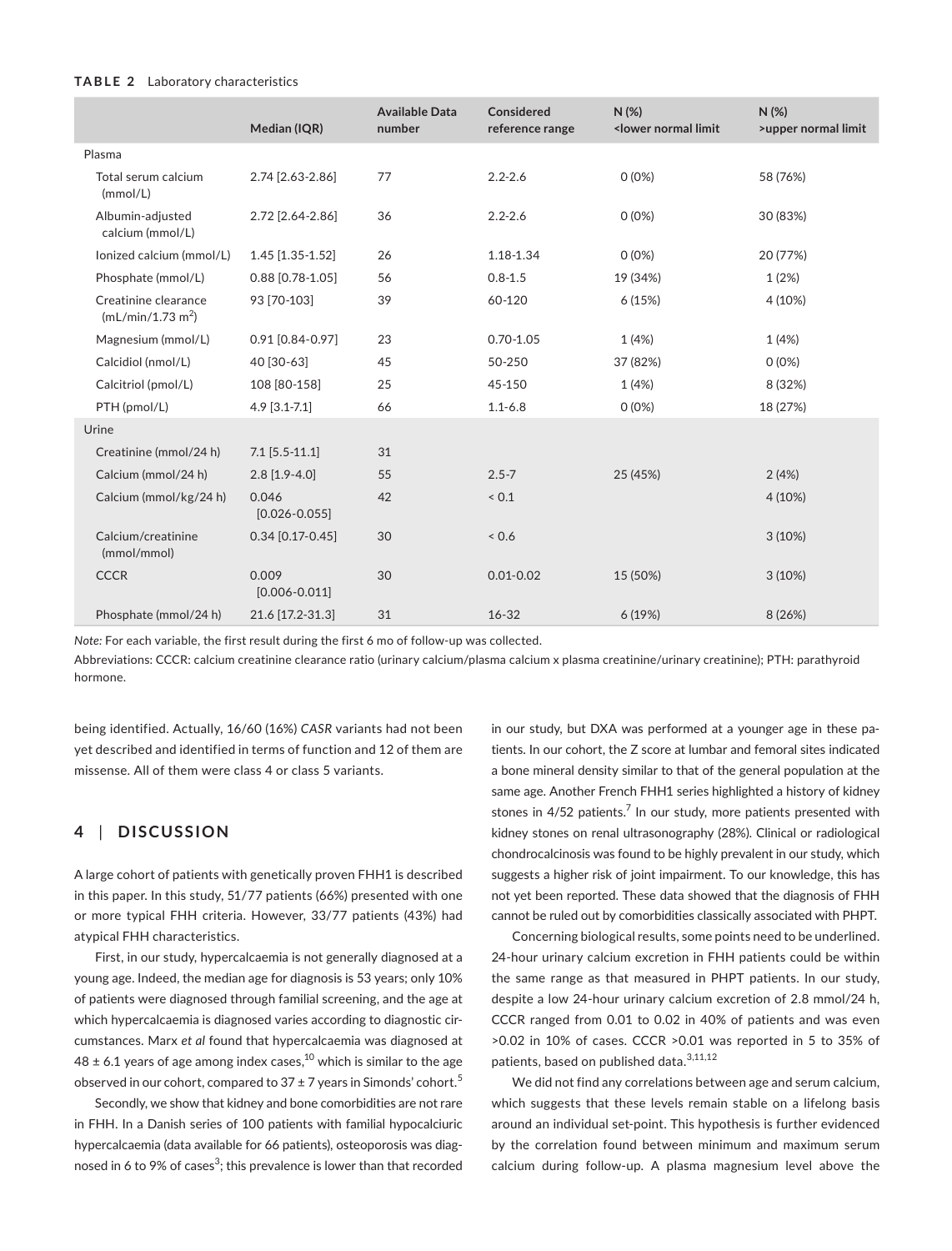**TABLE 3** Phenotypic description of patients who underwent a parathyroid surgery

|                                                    | <b>Patients with</b><br>parathyroid surgery |
|----------------------------------------------------|---------------------------------------------|
| N                                                  | 14                                          |
| Age at hypercalcaemia diagnosis                    | 49 [35-55]                                  |
| Age < 50 years                                     | $N = 7/13(54%)$                             |
| Total serum calcium                                | 2.90 [2,84-2,99]                            |
| Serum calcium > 2.80 mmol/L                        | $N = 11/14(79%)$                            |
| Osteoporosis or osteoporotic fracture              | $N = 2/7 (29%)$                             |
| Renal colic or kidney stones at<br>ultrasonography | $N = 2/14(14%)$                             |
| Chondrocalcinosis                                  | $N = 2/12(17%)$                             |
| Cognitive impairment                               | $N = 1/13(8%)$                              |
| Psychiatric disorders                              | $N = 5/13(38%)$                             |
| Acute pancreatitis                                 | $N = 1/13(8%)$                              |
| 24-h urinary calcium excretion (mmol/24 h)         | $4.1$ [2.6-5.5]                             |
| 24-h urinary calcium excretion<br>>7 mmol/24 h     | 1/11(9%)                                    |
| Number of criteria indicative for surgery $(3)$    |                                             |
| a <sub>0</sub>                                     | 1 (surgery 7 y before<br>genetic diagnosis) |
| a <sub>1</sub>                                     | 5(36%)                                      |
| $a_{2}$                                            | 7(50%)                                      |
| $a_{3}$                                            | 1 (7%)                                      |

<sup>a</sup>Criteria for surgery: age <50 y, and/or serum calcium >2.80 mmol/L, and/or osteoporosis, and/or renal colic or kidney stones at ultrasonography.

normal range is typically described in FHH1.<sup>13</sup> This was not detected in our patient cohort since magnesium levels were within the normal range in 92% of patients. A normal plasma magnesium concentration was also observed by Vargas-Poussou *et al.*<sup>7</sup>

The French series of Vargas-Poussou *et al* highlighted an important overlap with PHPT in most of the individual laboratory values.<sup>7</sup> Plasma PTH concentrations were abnormally high in 23% of FHH patients. Our results are consistent with these data, with 27% of patients having high PTH levels, whereas other studies report elevated PTH values in 8 to 24% of FHH patients.<sup>14-16</sup>

Surgery is not routinely indicated in FHH given its ineffectiveness in normalizing calcium levels. This therapeutic choice was made independently by each medical unit. Our results showed that parathyroid surgery for a few patients with total serum calcium >3 mmol/L can reduce or even normalize serum calcium, especially if parathyroid adenoma is excised. The association between FHH1 and parathyroid adenomas is more common than anticipated from a statistical perspective. Prevalence was estimated at 2.9% in a cohort of 139 patients presenting hypercalcaemia that suggests PHPT.<sup>17</sup> In our study, the prevalence rate was 3.9%. Thirteen patients with FHH who underwent removal of a parathyroid adenoma are described in the literature<sup>14,17-23</sup>; 38% had a preoperative serum calcium above 3.2 mmol/L (Table 1).

The involvement of CaSR in PHPT pathogenesis is controversial. Nevertheless, *casr* knockout mice presented with parathyroid hypertrophy.24 Moreover, CaSR activation stimulates a MAPK signalling pathway with an inhibitory effect on parathyroid cell proliferation. Therefore, reduced pathway activity could promote the development of an adenoma.25 Indeed, a reduced gene and protein expression of CaSR is found in parathyroid adenomas.26 An allelic loss at the locus of the *CASR* gene has even been identified in 10% of parathyroid adenomas in one study,  $27$ but not confirmed in another.<sup>28</sup> It has been suggested that FHH1 could predispose to the development of parathyroid adenomas.<sup>29</sup>

Finally, we did not find any correlation between genotype and phenotype, but only 10 mutations were reported in two or more patients. Significant inter-mutation variations were found with regard to the femoral and lumbar Z score, and plasma calcium and PTH levels in the Danish series.<sup>3,30</sup> However, Vargas-Poussou *et al<sup>7</sup> found similar pheno*types regardless of the protein domain affected by the mutation.

### **4.1** | **Strength and limitations of the study**

The strength of this study is the high number of patients enrolled. It is one of the largest cohorts to date and is probably representative of adult FHH1 patients. Data were collected from each patient's record.

The limitations of the study are due to its retrospective design given the rarity of the pathology. Some French centres did not respond to our data request, and by consequence, the 45 patients who were followed in these centres were excluded. Moreover, 39 patients were excluded due to insufficient data in the medical files. Data were collected in 80 patients (48% of the initial population) so that it remains the largest French cohort of FHH1.

No homogeneous protocol was available for data collection, notably for the blood and urine analyses. Some data were sparse because not all parameters were investigated in each patient. In terms of laboratory data, blood and urine samples were analysed in each centre using different kits. Laboratory measurements were not standardized regarding interfering medications, time of the day or dietary intake. Nevertheless, these measurements reflect clinical practice.

Moreover, some *CASR* mutations have not been yet described and identified in terms of function. However, ACMG classification is consistent with pathogenicity. The classification of these missense variants as likely pathogenic (class 4) results from the combination of two or three moderate criteria and two supporting criteria. The distribution of the mutations, primarily in the extracellular domain of the receptor and mainly missense, is similar to that described in other studies.<sup>7,31</sup>

## **5** | **CONCLUSION**

The data presented here show that an atypical characteristic has been found in one-third of FHH1 patients, such as hypercalciuria,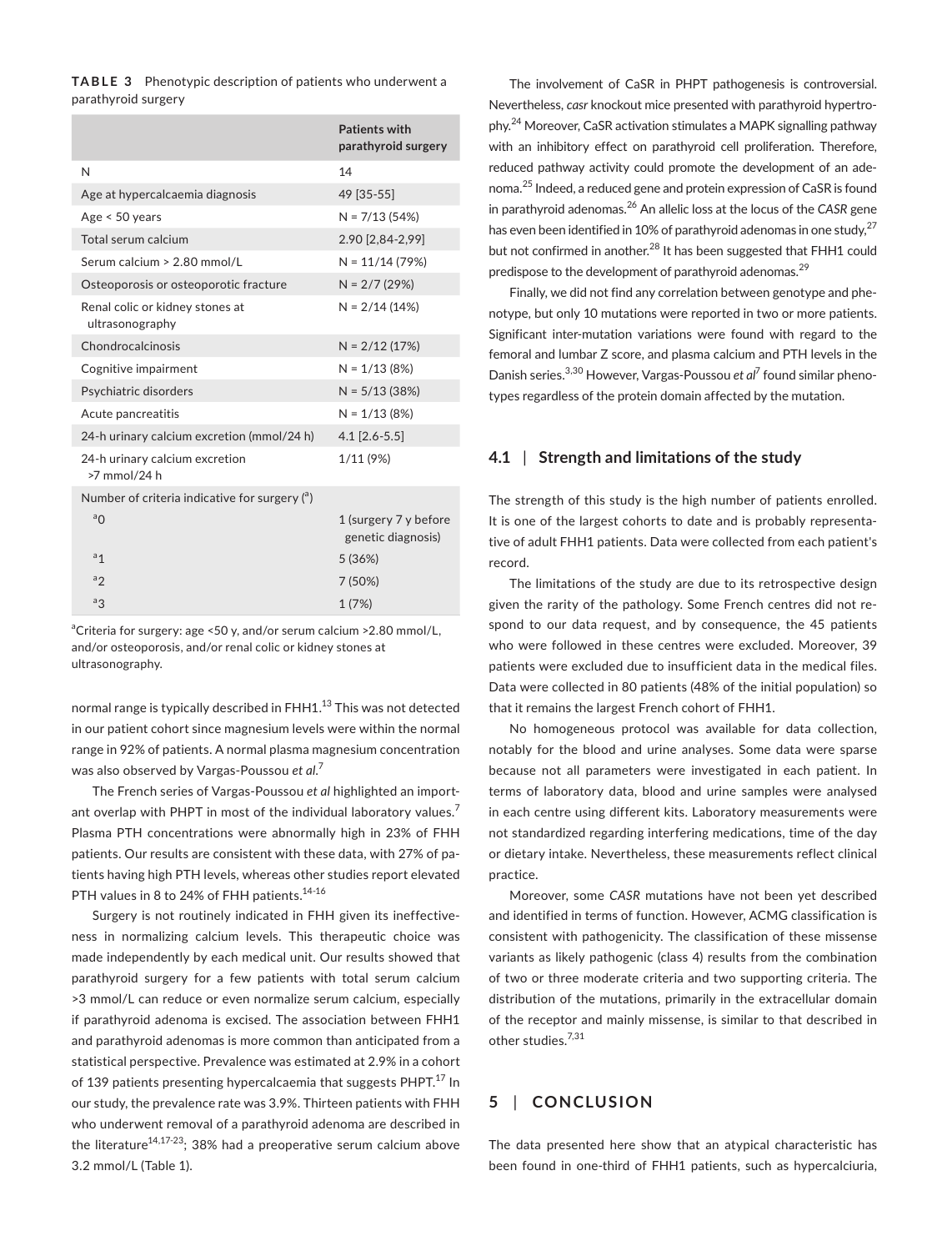| Localization            | cDNA alteration | Protein<br>impairment | <b>Mutation</b><br>type | <b>Position</b> | <b>ACMG</b><br>classification | <b>ACMG</b> criteria                          | State in the<br>literature | Number<br>of<br>mutated<br>patients |
|-------------------------|-----------------|-----------------------|-------------------------|-----------------|-------------------------------|-----------------------------------------------|----------------------------|-------------------------------------|
| Extracellular<br>domain | c.164C > T      | p.P55L                | Missense                | Exon 2          | 5                             | PS3 PM1 PM2<br>PP2 PP3 PP5                    | Already<br>reported        | 3                                   |
|                         | c.197G > A      | p.R66H                | Missense                | Exon 3          | 5                             | PS3 PM1 PM2<br>PM5 PP2 PP3<br>PP <sub>5</sub> | Already<br>reported        | $\mathbf{1}$                        |
|                         | c.220A > G      | p.M74V                | Missense                | Exon 3          | 4                             | PM1 PM2 PP1<br>PP2 PP3 PP5                    | Already<br>reported        | $\mathbf{1}$                        |
|                         | c.230C > T      | p.A77V                | Missense                | Exon 3          | $\overline{4}$                | PM1 PM2 PP1<br>PP2 PP3 PP4<br>PP <sub>5</sub> | Already<br>reported        | $\mathbf{1}$                        |
|                         | c.319G > A      | p.A107T               | Missense                | Exon 3          | 4                             | PM1 PM2 PP2<br>PP3                            | Not<br>described           | $\mathbf{1}$                        |
|                         | c.413C > T      | p.T138M               | Missense                | Exon 3          | 5                             | PS3 PM1 PM2<br>PP2 PP3 PP5                    | Already<br>reported        | $\mathbf{1}$                        |
|                         | c.419C > T      | p.A140V               | Missense                | Exon 3          | 4                             | PM1 PM2 PP2<br>PP3 PP5                        | Already<br>reported        | 4                                   |
|                         | c.427G > C      | p.G143R               | Missense                | Exon 3          | $\overline{4}$                | PM1 PM2 PM5<br>PP2 PP3 PP5                    | Already<br>reported        | $\mathbf{1}$                        |
|                         | c.497G > T      | p.S1661               | Missense                | Exon 4          | 4                             | PM1 PM2 PM5<br>PP2 PP3                        | Already<br>reported        | $\mathbf{1}$                        |
|                         | c.513C > A      | p.S171R               | Missense                | Exon 4          | $\overline{4}$                | PM1 PM2 PM5<br>PP2 PP3 PP5                    | Already<br>reported        | $\mathbf{1}$                        |
|                         | c.514A > G      | p.R172G               | Missense                | Exon 4          | 5                             | PS3 PM1 PM2<br>PP2 PP3 PP5                    | Already<br>reported        | $\mathbf{1}$                        |
|                         | c.518T > C      | p.L173P               | Missense                | Exon 4          | 5                             | PS3 PM1 PM2<br>PM5 PP2 PP3<br>PP <sub>5</sub> | Already<br>reported        | $\mathbf{1}$                        |
|                         | c.554G > A      | p.R185Q               | Missense                | Exon 4          | 5                             | PS3 PM1 PM2<br>PM5 PP2 PP3<br>PP <sub>5</sub> | Already<br>reported        | $\mathbf{1}$                        |
|                         | c.568G > A      | p.D190N               | Missense                | Exon 4          | $\overline{4}$                | PM1 PM2 PM5<br>PP2 PP3                        | Not<br>described           | $\mathbf{1}$                        |
|                         | c.593C > A      | p.A198E               | Missense                | Exon 4          | 4                             | PM1 PM2 PP2<br>PP3                            | Not<br>described           | 3                                   |
|                         | c.652T > A      | p.Y218N               | Missense                | Exon 4          | $\overline{4}$                | PM1 PM2 PM5<br>PP2 PP3 PP5                    | Already<br>reported        | $\mathbf{1}$                        |
|                         | c.653A > G      | p.Y218C               | Missense                | Exon 4          | 5                             | PS3 PM1 PM2<br>PM5 PP2 PP3<br>PP <sub>5</sub> | Already<br>reported        | $\overline{2}$                      |
|                         | c.658C > T      | p.R220W               | Missense                | Exon 4          | 5                             | PS3 PM1 PM2<br>PM5 PP2 PP3<br>PP <sub>5</sub> | Already<br>reported        | $\mathbf{1}$                        |
|                         | c.659G > A      | p.R220Q               | Missense                | Exon 4          | 5                             | PS4 PM1 PM2<br>PM5 PP1 PP2<br>PP3 PP5         | Already<br>reported        | $\overline{2}$                      |
|                         | c.661C > T      | p.P221S               | Missense                | Exon 4          | 5                             | PS3 PM1 PM2<br>PP2 PP3 PP5                    | Already<br>reported        | $\mathbf{1}$                        |
|                         | c.679C > T      | p.R227X               | Nonsense                | Exon 4          | 5                             | PVS1 PM1<br>PM2 PM4<br>PP1 PP5                | Already<br>reported        | $\mathbf{1}$                        |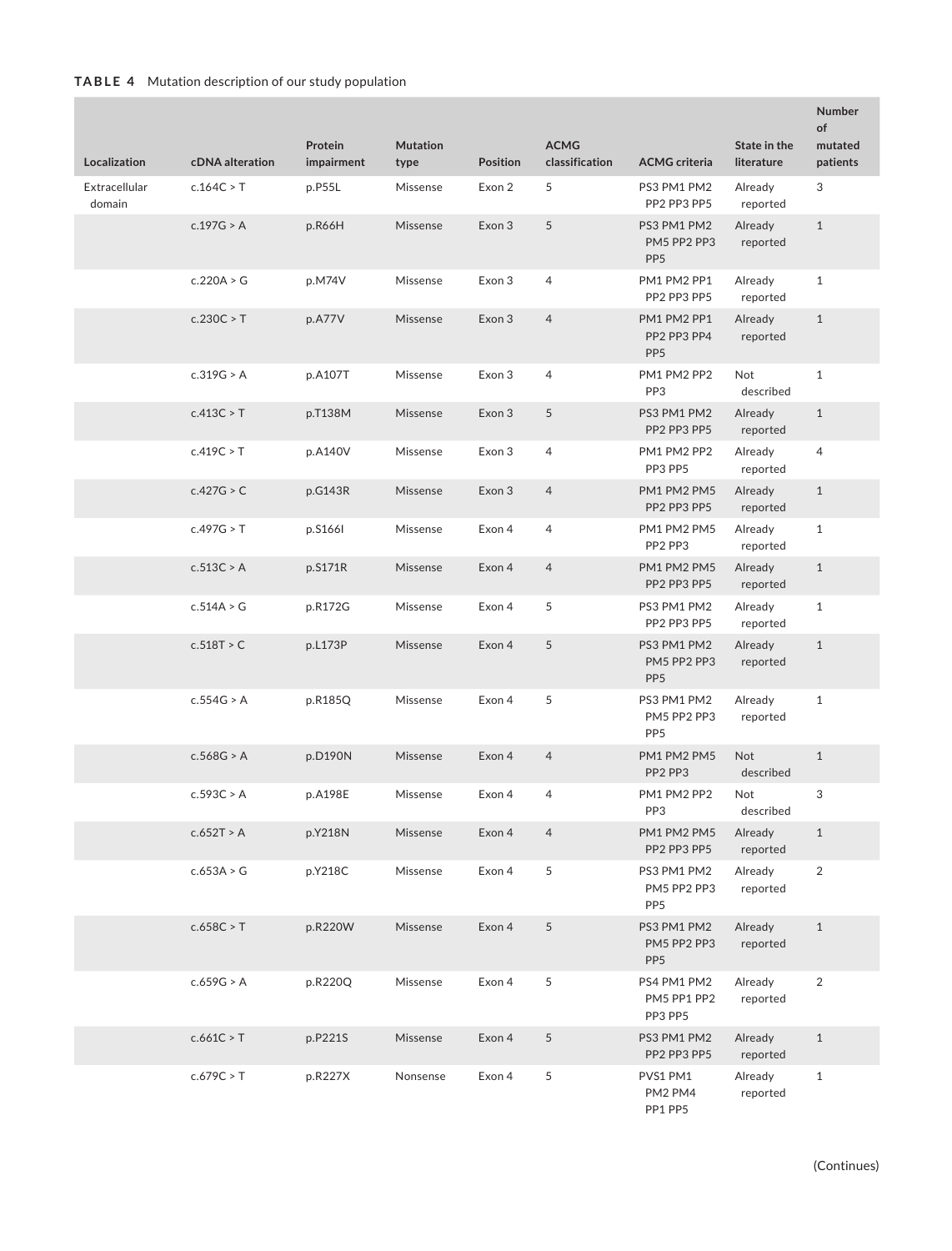## **TABLE 4** (Continued)

| Localization            | cDNA alteration       | Protein<br>impairment | <b>Mutation</b><br>type                                                               | <b>Position</b> | <b>ACMG</b><br>classification | <b>ACMG</b> criteria                          | State in the<br>literature | <b>Number</b><br>of<br>mutated<br>patients |
|-------------------------|-----------------------|-----------------------|---------------------------------------------------------------------------------------|-----------------|-------------------------------|-----------------------------------------------|----------------------------|--------------------------------------------|
|                         | c. 893C > $T$         | p.A298V               | Missense                                                                              | Exon 4          | $\overline{4}$                | PM1 PM2 PM5<br>PP2 PP3                        | Not<br>described           | $\mathbf{1}$                               |
|                         | c.1244G > A           | p.R415Q               | Missense                                                                              | Exon 4          | 4                             | PM1 PM2 PP2<br>PP <sub>3</sub>                | Not<br>described           | $\mathbf{1}$                               |
|                         | c.1295A > G           | p.Q432R               | Missense                                                                              | Exon 4          | $\overline{4}$                | PM1 PM2 PP2<br>PP3 PP5                        | Already<br>reported        | $\mathbf{1}$                               |
|                         | $c.1377 + 1G > T$     | p.?                   | Splicing                                                                              | Intron 4        | 5                             | PVS1 PM2 PP2<br>PP <sub>3</sub>               | Not<br>described           | $\mathbf{1}$                               |
|                         | c.1393C > T           | p.R465W               | Missense                                                                              | Exon 5          | 5                             | PS3 PM1 PM2<br>PM5 PP2 PP3<br>PP <sub>5</sub> | Already<br>reported        | 3                                          |
|                         | c.1510G > A           | p.V504M               | Missense                                                                              | Exon 5          | 4                             | PM1 PM2 PP2<br>PP <sub>5</sub>                | Already<br>reported        | $\mathbf{1}$                               |
|                         | $c.1608 + 3A > C$     | p.?                   | Splicing                                                                              | Intron 5        | 4                             | PM1 PM2 PP3                                   | Already<br>reported        | $\mathbf{1}$                               |
|                         | $c.1609 - 1G > T$     | p.?                   | Splicing                                                                              | Intron 5        | 5                             | PVS1 PM1<br>PM2 PP3                           | Not<br>described           | $\mathbf{1}$                               |
|                         | c.1645G > A           | p.G549R               | Missense                                                                              | Exon 6          | 5                             | PS3 PS4 PM1<br>PM2 PP2 PP3<br>PP <sub>5</sub> | Already<br>reported        | $\mathbf{1}$                               |
|                         | c.1661T > A           | p.1554N               | Missense                                                                              | Exon 6          | 5                             | PS4 PM1 PM2<br>PP2 PP3PP5                     | Already<br>reported        | $\mathbf{1}$                               |
|                         | c.1664T > C           | p.1555T               | Missense                                                                              | Exon 6          | $\overline{4}$                | PM1, PM2,<br>PP2, PP3,<br>PP <sub>5</sub>     | Already<br>reported        | $\mathbf{1}$                               |
|                         | c.1670G > A           | p.G557E               | Missense                                                                              | Exon 6          | 4                             | PM1 PM2 PP2<br>PP3 PP5                        | Already<br>reported        | $\overline{2}$                             |
|                         | c.1682G > C           | p.C561S               | Missense                                                                              | Exon 6          | 5                             | PS3 PM1 PM2<br>PP2 PP3 PP5                    | Already<br>reported        | $\mathbf{1}$                               |
|                         | c.1754G > T           | p.C585F               | Missense                                                                              | Exon 7          | $\overline{4}$                | PM1 PM2 PP2<br>PP3 PP5                        | Already<br>reported        | $\mathbf{1}$                               |
| Transmembrane<br>domain | c.1901T > C           | p.F634S               | Missense                                                                              | Exon 7          | $\overline{4}$                | PM1 PM2 PP1<br>PP2 PP3                        | Already<br>reported        | $\mathbf{1}$                               |
|                         | c.1919C > T           | p.T640I               | $\label{eq:dissense} \begin{minipage}{.4\linewidth} \textbf{Missense} \end{minipage}$ | Exon 7          | 4                             | PM1 PM2 PP2<br>PP4 PP5                        | Already<br>reported        | $\mathbf{1}$                               |
|                         | c.1942C > T           | p.R648X               | Nonsense                                                                              | Exon 7          | $\mathfrak s$                 | PVS1, PM1,<br>PM2, PP5                        | Already<br>reported        | $\sqrt{2}$                                 |
|                         | c.1963_1965<br>delCTC | p.L655del             | Deletion                                                                              | Exon 7          | 4                             | PM1 PM2 PM4<br>PP3 PP5                        | Already<br>reported        | $\mathbf{1}$                               |
|                         | c.2008G > A           | p.G670R               | Missense                                                                              | Exon 7          | 5                             | PS3 PM1 PM2<br>PM5 PP2 PP3<br>PP <sub>5</sub> | Already<br>reported        | $\mathbf{1}$                               |
|                         | c2029dup              | p.Cys677<br>Leufs*31  | Duplication                                                                           | Exon 7          | 5                             | PVS1 PM1<br>PM2 PM4                           | Not<br>described           | $\overline{2}$                             |
|                         | c.2038C > A           | p.R680S               | Missense                                                                              | Exon 7          | $\overline{4}$                | PM1 PM2 PM5<br>PP2 PP3                        | Not<br>described           | $\mathbf{1}$                               |
|                         | c.2038C > T           | p.R680C               | Missense                                                                              | Exon 7          | 5                             | PS3 PM1 PM2<br>PM5 PP2 PP3<br>PP <sub>5</sub> | Already<br>reported        | $1\,$                                      |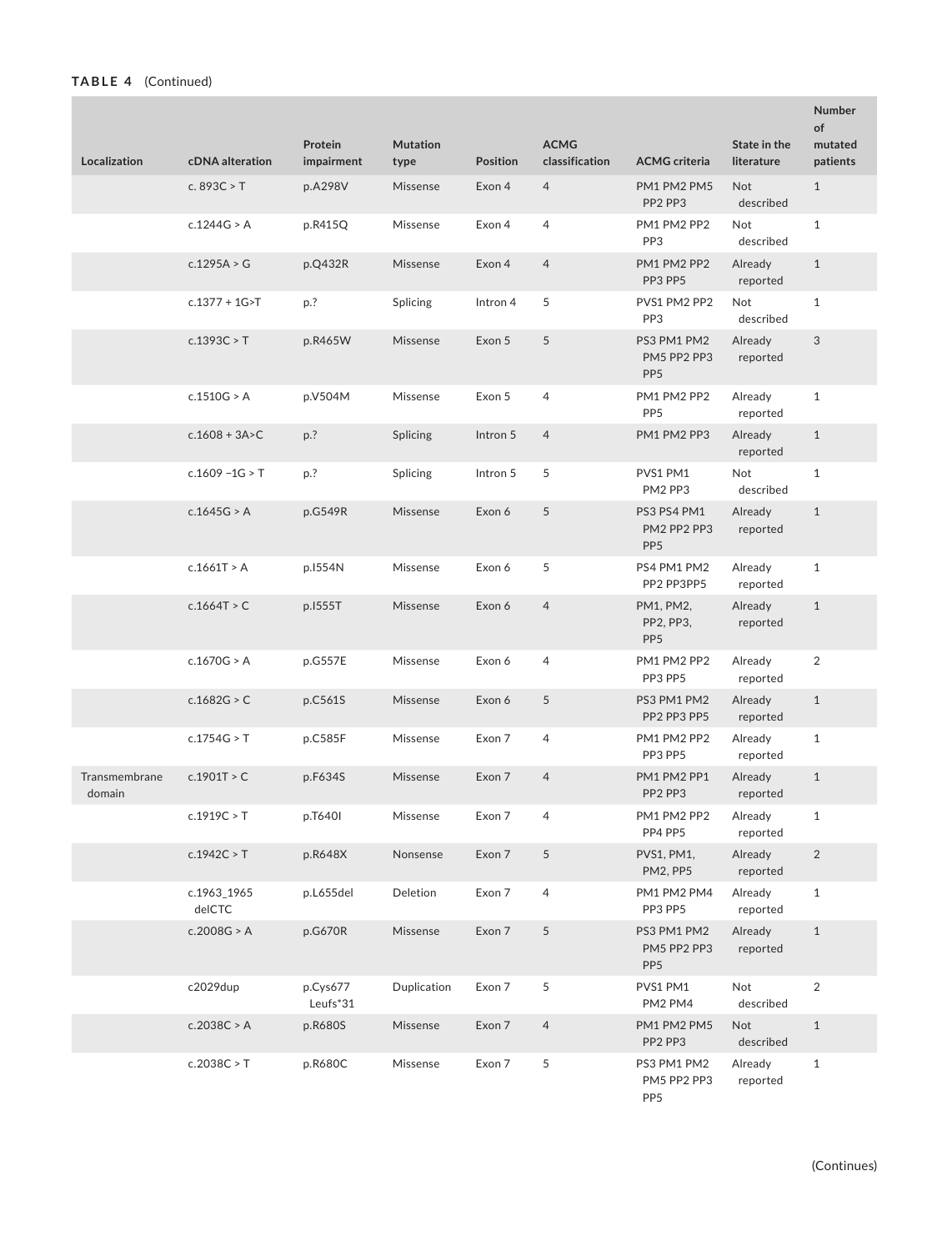| Localization | cDNA alteration | Protein<br>impairment    | <b>Mutation</b><br>type | <b>Position</b> | <b>ACMG</b><br>classification | <b>ACMG</b> criteria                           | State in the<br>literature | <b>Number</b><br>of<br>mutated<br>patients |
|--------------|-----------------|--------------------------|-------------------------|-----------------|-------------------------------|------------------------------------------------|----------------------------|--------------------------------------------|
|              | c.2039G > A     | p.R680H                  | Missense                | Exon 7          | 5                             | PS3 PM1 PM2<br>PM5 PP2 PP3<br>PP <sub>5</sub>  | Already<br>reported        | $\overline{2}$                             |
|              | c.2048C > A     | p.A683D                  | Missense                | Exon 7          | 4                             | PM1 PM2 PP2<br>PP <sub>3</sub>                 | Not<br>described           | $\mathbf{1}$                               |
|              | c.2072G > A     | p.C691Y                  | Missense                | Exon 7          | $\overline{4}$                | PM1 PM2 PP2<br>PP <sub>3</sub>                 | <b>Not</b><br>described    | $\mathbf{1}$                               |
|              | c.2089G > A     | p.V697M                  | Missense                | Exon 7          | 5                             | PS3 PM1 PM2<br>PP2 PP3 PP5                     | Already<br>reported        | $\mathbf{1}$                               |
|              | c.2083 2106dup  | p.(lle695)<br>Val702dup) | Duplication<br>in-frame | Exon 7          | $\overline{4}$                | PM1 PM2<br>PM4 PP3                             | Not<br>described           | $\mathbf{1}$                               |
|              | c.2154G > A     | p.W718X                  | Nonsense                | Exon 7          | 5                             | PVS1 PM1<br>PM2 PM4<br>PP <sub>5</sub>         | Already<br>reported        | $\mathbf{1}$                               |
|              | c.2203C > A     | p.Q735K                  | Missense                | Exon 7          | $\overline{4}$                | PM1 PM2 PP2<br>PP <sub>3</sub>                 | Not<br>described           | $1\,$                                      |
|              | c.2243C > A     | p.P748H                  | Missense                | Exon 7          | 4                             | PM1 PM2 PM5<br>PP2 PP3 PP5                     | Already<br>reported        | $\mathbf{1}$                               |
|              | c.2243C > G     | p.P748R                  | Missense                | Exon 7          | 5                             | PS3 PM1 PM2<br>PP2 PP3 PP5                     | Already<br>reported        | $1\,$                                      |
|              | c.2386A > T     | p.K796X                  | Nonsense                | Exon 7          | 5                             | PVS1 PM1<br>PM2 PP5                            | Already<br>reported        | $\mathbf{1}$                               |
|              | c.2401T > C     | p.F801L                  | Missense                | Exon 7          | $\overline{4}$                | PM1 PM2 PP2<br>PP3 PP5                         | Already<br>reported        | $\mathbf{1}$                               |
|              | c.2425T > C     | p.F809L                  | Missense                | Exon 7          | 5                             | PS1 PM1 PM2<br>PP1 PP2 PP3<br>PP <sub>5</sub>  | Already<br>reported        | $\mathbf{1}$                               |
|              | c.2427C > G     | p.F809L                  | Missense                | Exon 7          | 5                             | PS3 PM1 PM2<br>PP2 PP3 PP5                     | Already<br>reported        | $\mathbf{1}$                               |
|              | c.2435T > G     | p.L812R                  | Missense                | Exon 7          | 4                             | PM1 PM2 PP2<br>PP <sub>3</sub>                 | <b>Not</b><br>described    | $\mathbf{1}$                               |
|              | c.2467C > T     | p.P823S                  | Missense                | Exon 7          | $\overline{4}$                | PM1 PM2 PP2<br>PP <sub>3</sub>                 | <b>Not</b><br>described    | $\mathbf{1}$                               |
|              | c.2479A > G     | p.S827G                  | Missense                | Exon 7          | 4                             | PM1 PM2 PM5<br>PP <sub>2</sub> PP <sub>3</sub> | <b>Not</b><br>described    | $\mathbf{1}$                               |
|              | c.2579T > G     | p.1860S                  | Missense                | Exon 7          | $\overline{4}$                | PM1 PM2 PP2<br>PP3 PP5                         | Already<br>reported        | $\mathbf{1}$                               |

*Note:* PVS, very strong evidence of pathogenicity; PVS1, null variant (nonsense, frameshift, canonical +/−1 or 2 splice sites, initiation codon, single or multi-exon deletion) in a gene where loss of function is a known mechanism of disease; PS, strong evidence of pathogenicity; PS1, same amino acid change as a previously established pathogenic variant regardless of nucleotide change; PS3, well-established in vitro or in vivo functional studies supportive of a damaging effect on the gene or gene product; PS4, the prevalence of the variant in affected individuals is significantly increased compared to the prevalence in controls; PM, moderate evidence of pathogenicity; PM1, Located in a mutational hot spot and/or critical and wellestablished functional domain without benign variation; PM2, absent from controls (or at extremely low frequency if recessive) in gnomAD database; PM3, detected in trans with a pathogenic variant (the phase was determined); PM4, protein length changes due to in-frame deletions/insertions in a nonrepeat region or stop-loss variants; PM5, Novel missense change at an amino acid residue where a different missense change determined to be pathogenic has been seen before; PP, supporting evidence of pathogenicity; PP1, Co-segregation with disease in multiple affected family members in a gene definitively known to cause the disease; PP2, Missense variant in a gene that has a low rate of benign missense variation and in which missense variants are a common mechanism of disease; PP3, Multiple lines of computational evidence support a deleterious effect on the gene or gene product; PP5, Reputable source recently reports variant as pathogenic but the evidence is not available to the laboratory to perform an independent evaluation.

#### **TABLE 4** (Continued)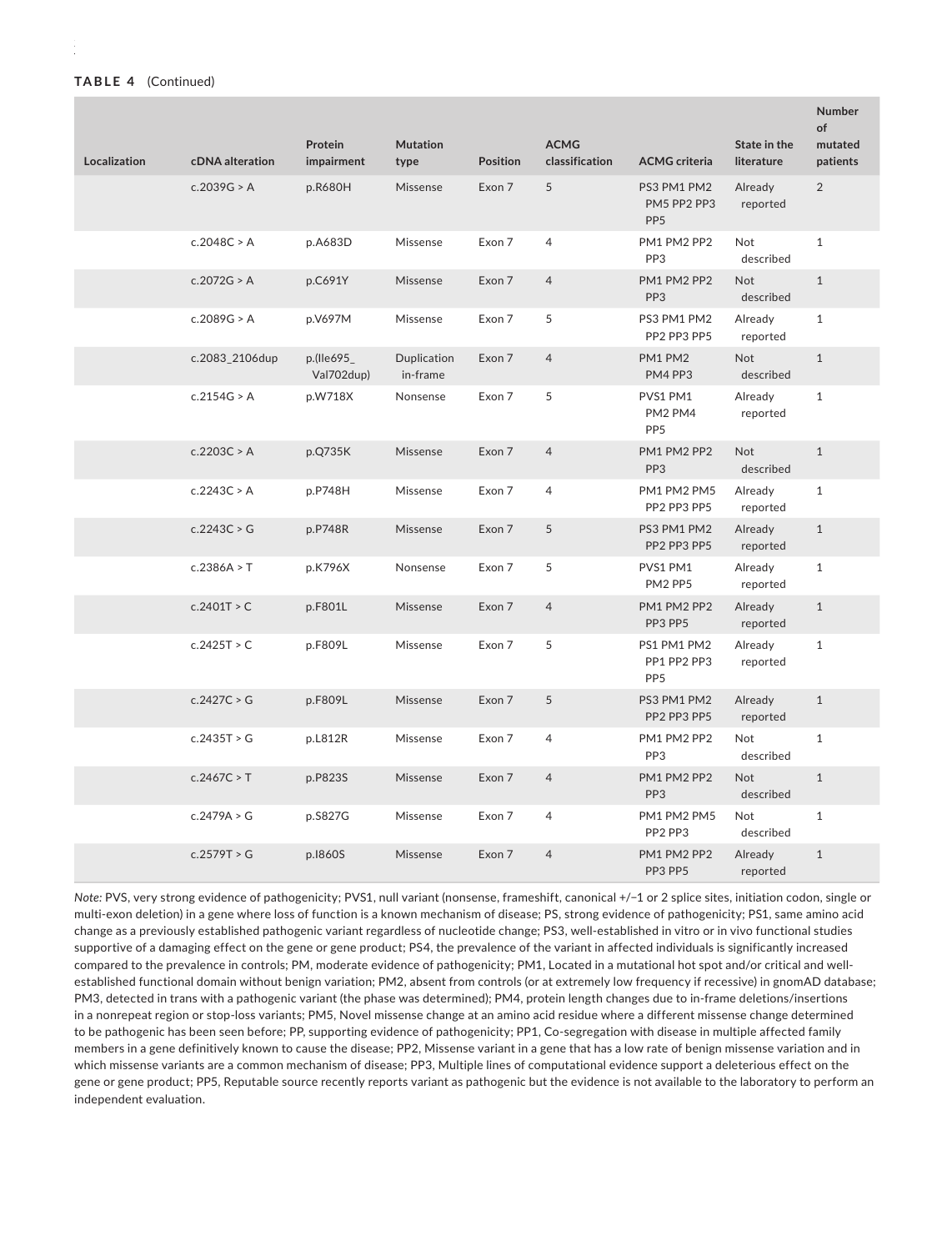elevated PTH plasma levels, presence of kidney stones or osteoporotic bone fracture, evidence of parathyroid adenoma on a neck ultrasonography or MIBI scintigraphy, or surgically removed parathyroid adenoma. CCCR is not sufficient to accurately distinguish between FHH from PHPT. Diagnostic criteria must be improved in order to identify FHH1 patients more effectively. Moreover, the presence of parathyroid adenomas does not appear to be sheer coincidence. Indeed, FHH patients may be more prone to developing parathyroid adenomas so that a follow-up of these patients may be useful. The classical therapeutic abstention is not necessarily warranted in all FHH1 patients. Finally, no relationship between genotype and phenotype could be identified in this large cohort of FHH type 1 patients.

## **ACKNOWLEDGEMENTS**

This work was supported by the French National Network for Rare Disorders of Calcium and Phosphate Metabolism. We are very grateful to the patients and their physicians in every unit who agreed to participate (Pr Groussin (Paris), Dr Brottier-Mancini (La Rochelle), Pr Murat (Nantes), Pr Archambeaud (Limoges), Pr Estour (Saint Etienne), Pr Fenichel (Nices), Dr Biley (Cahors), Pr Borson-Chazot (Lyon), Dr Quefeullou (Cherbourg), Dr Vincent-Dejean (Chartres), Dr Vagneur (Aubagne), Pr Huet (Dijon), Dr Salenave (Kremlin-Bicètre), Pr Touraine (Paris), Dr Ogor (Pont L'abbé), Pr Guggenbuhl and Dr Frouget (Rennes), Dr Jacquin (Saint Nazaire), Dr Javier Moder (Strasbourg), Dr Verier-Mine (Valenciennes)

#### **CONFLICT OF INTEREST**

There is no conflict of interest to potentially prejudice the impartiality of the research reported.

#### **DATA AVAILABILITY STATEMENT**

The data that support the findings of this study are available from the corresponding author upon reasonable request.

#### **ORCID**

*Céline Moul[y](https://orcid.org/0000-0003-4393-5351)* <https://orcid.org/0000-0003-4393-5351> *Rosa Vargas-Po[ussou](https://orcid.org/0000-0003-1231-3306)* <https://orcid.org/0000-0002-4169-0680> *Antoine Tabari[n](https://orcid.org/0000-0001-5391-7582)* <https://orcid.org/0000-0003-1231-3306> *Philippe Caron* <https://orcid.org/0000-0001-5391-7582> *Delphine Vezzosi* <https://orcid.org/0000-0002-6600-4552>

#### **REFERENCES**

- 1. Foley TP, Harrison HC, Arnaud CD, Harrison HE. Familial benign hypercalcemia. *J Pediatr*. 1972;81(6):1060-1067.
- 2. Chou YH, Pollak MR, Brandi ML, et al. Mutations in the human Ca(2+)-sensing-receptor gene that cause familial hypocalciuric hypercalcemia. *Am J Hum Genet*. 1995;56(5):1075-1079.
- 3. Christensen SE, Nissen PH, Vestergaard P, et al. Skeletal consequences of familial hypocalciuric hypercalcaemia vs. primary hyperparathyroidism. *Clin Endocrinol (Oxf)*. 2009;71(6):798-807.
- 4. Bertocchio J-P, Tafflet M, Koumakis E, et al. Pro-FHH: A Risk Equation to Facilitate the Diagnosis of Parathyroid-Related Hypercalcemia. *J Clin Endocrinol Metab*. 2018;103(7):2534-2542.
- 5. Simonds WF, James-Newton LA, Agarwal SK, et al. Familial isolated hyperparathyroidism: clinical and genetic characteristics of 36 kindreds. *Medicine (Baltimore)*. 2002;81(1):1-26.
- 6. Volpe A, Guerriero A, Marchetta A, Caramaschi P, Furlani L. Familial hypocalciuric hypercalcemia revealed by chondrocalcinosis. *Jt Bone Spine Rev Rhum*. 2009;76(6):708-710.
- 7. Vargas-Poussou R, Mansour-Hendili L, Baron S, et al. Familial hypocalciuric hypercalcemia types 1 and 3 and primary hyperparathyroidism: similarities and differences. *J Clin Endocrinol Metab*. 2016;101(5):2185-2195.
- 8. Lia-Baldini A-S, Magdelaine C, Nizou A, et al. Two novel mutations of the calcium-sensing receptor gene affecting the same amino acid position lead to opposite phenotypes and reveal the importance of p. N802 on receptor activity. *Eur J Endocrinol*. 2013;168(2):K27-K34.
- 9. Richards S, Aziz N, Bale S, et al. Standards and guidelines for the interpretation of sequence variants: a joint consensus recommendation of the American College of Medical Genetics and Genomics and the Association for Molecular Pathology. *Genet Med Off J Am Coll Med Genet*. 2015;17(5):405-424.
- 10. Marx SJ, Stock JL, Attie MF, et al. Familial hypocalciuric hypercalcemia: recognition among patients referred after unsuccessful parathyroid exploration. *Ann Intern Med*. 1980;92(3):351-356.
- 11. Gunn IR, Wallace JR. Urine calcium and serum ionized calcium, total calcium and parathyroid hormone concentrations in the diagnosis of primary hyperparathyroidism and familial benign hypercalcaemia. *Ann Clin Biochem*. 1992;29(Pt 1):52-58.
- 12. Marx SJ, Attie MF, Levine MA, Spiegel AM, Downs RW, Lasker RD. The hypocalciuric or benign variant of familial hypercalcemia: clinical and biochemical features in fifteen kindreds. *Medicine (Baltimore)*. 1981;60(6):397-412.
- 13. Marx SJ, Spiegel AM, Brown EM, et al. Divalent cation metabolism. Familial hypocalciuric hypercalcemia versus typical primary hyperparathyroidism. *Am J Med*. 1978;65(2):235-242.
- 14. Guarnieri V, Canaff L, Yun FHJ, et al. Calcium-sensing receptor (CASR) mutations in hypercalcemic states: studies from a single endocrine clinic over three years. *J Clin Endocrinol Metab*. 2010;95(4):1819-1829.
- 15. Rajala MM, Klee GG, Heath H. Calcium regulation of parathyroid and C cell function in familial benign hypercalcemia. *J Bone Miner Res Off J Am Soc Bone Miner Res*. 1991;6(2):117-124.
- 16. Christensen SE, Nissen PH, Vestergaard P, Heickendorff L, Brixen K, Mosekilde L. Discriminative power of three indices of renal calcium excretion for the distinction between familial hypocalciuric hypercalcaemia and primary hyperparathyroidism: a follow-up study on methods. *Clin Endocrinol (Oxf)*. 2008;69(5):713-720.
- 17. Frank-Raue K, Leidig-Bruckner G, Haag C, et al. Inactivating calcium-sensing receptor mutations in patients with primary hyperparathyroidism. *Clin Endocrinol (Oxf)*. 2011;75(1):50-55.
- 18. Egan AM, Ryan J, Aziz MA, O'Dwyer TP, Byrne MM. Primary hyperparathyroidism in a patient with familial hypocalciuric hypercalcaemia due to a novel mutation in the calcium-sensing receptor gene. *J Bone Miner Metab*. 2013;31(4):477-480.
- 19. Yabuta T, Miyauchi A, Inoue H, Yoshida H, Hirokawa M, Amino N. A patient with primary hyperparathyroidism associated with familial hypocalciuric hypercalcemia induced by a novel germline CaSR gene mutation. *Asian J Surg Asian Surg Assoc*. 2009;32(2):118-122.
- 20. Burski K, Torjussen B, Paulsen AQ, Boman H, Bollerslev J. Parathyroid adenoma in a subject with familial hypocalciuric hypercalcemia: coincidence or causality? *J Clin Endocrinol Metab*. 2002;87(3):1015-1016.
- 21. Brachet C, Boros E, Tenoutasse S, et al. Association of parathyroid adenoma and familial hypocalciuric hypercalcaemia in a teenager. *Eur J Endocrinol Eur Fed Endocr Soc*. 2009;161(1):207-210.
- 22. Forde HE, Hill AD, Smith D. Parathyroid adenoma in a patient with familial hypocalciuric hypercalcaemia. *BMJ Case Rep*. 2014;2014:bcr2014206473–bcr2014206473.
- 23. Eldeiry LS, Ruan DT, Brown EM, Gaglia JL, Garber JR. Primary hyperparathyroidism and familial hypocalciuric hypercalcemia: relationships and clinical implications. *Endocr Pract Off J Am Coll Endocrinol Am Assoc Clin Endocrinol*. 2012;18(3):412-417.